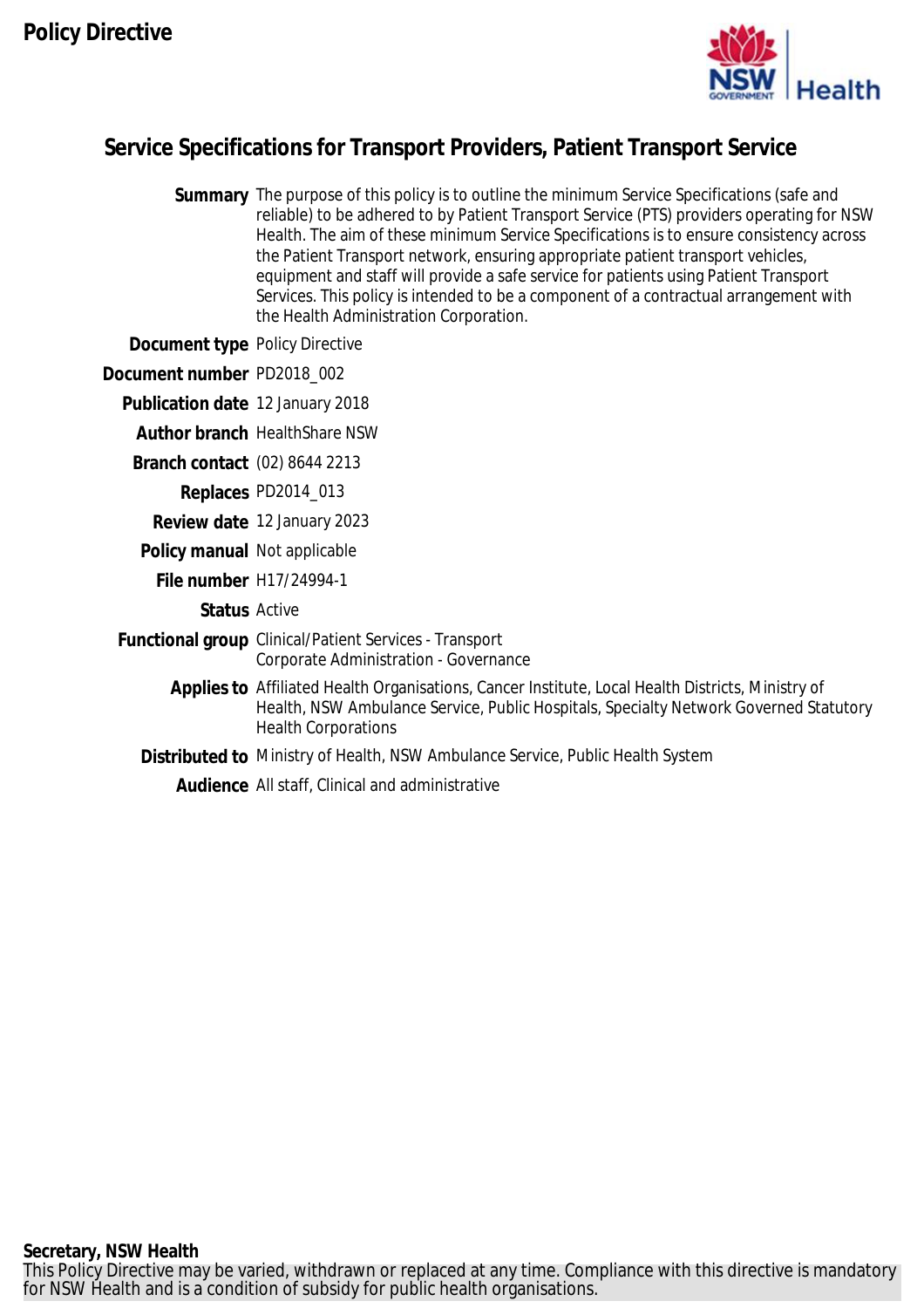

# **SERVICE SPECIFICATIONS FOR TRANSPORT PROVIDERS –**

# **PATIENT TRANSPORT SERVICE**

# **PURPOSE**

The purpose of this policy is to outline the minimum Service Specifications (safe and reliable) to be adhered to by patient transport providers operating for NSW Health.

The aim of these minimum Service Specifications is to ensure consistency across the Patient Transport network. Ensuring appropriate patient transport vehicles, equipment and staff will provide a safe service for patients using Patient Transport Services.

This policy is intended to be a component of a contractual arrangement with the Health Administration Corporation.

## **MANDATORY REQUIREMENTS**

This policy requires all patient transport providers adhere to the requirements contained within the Service Specifications for Transport Providers – Patient Transport Service.

#### **IMPLEMENTATION**

Patient transport providers must ensure that a review of their services is undertaken to ensure compliance with the Service Specifications for Transport Providers. Where patient transport providers do not comply with these Service Specifications, a process to obtain compliance must be completed.

# **REVISION HISTORY**

| <b>Version</b> | Approved by       | <b>Amendment notes</b>                                        |
|----------------|-------------------|---------------------------------------------------------------|
| May 2014       | Deputy Secretary, | New Policy.                                                   |
| (PD2014_013)   | Governance,       |                                                               |
|                | Workforce and     |                                                               |
|                | Corporate         |                                                               |
| January 2018   | Deputy Secretary, | Revision.                                                     |
| (PD2018_002)   | Governance,       | Inclusion of Paramedic as specialist escort for Class B and C |
|                | Workforce and     | patients.                                                     |
|                | Corporate         |                                                               |

# **ATTACHMENTS**

1. Service Specifications for Transport Providers – Patient Transport Service.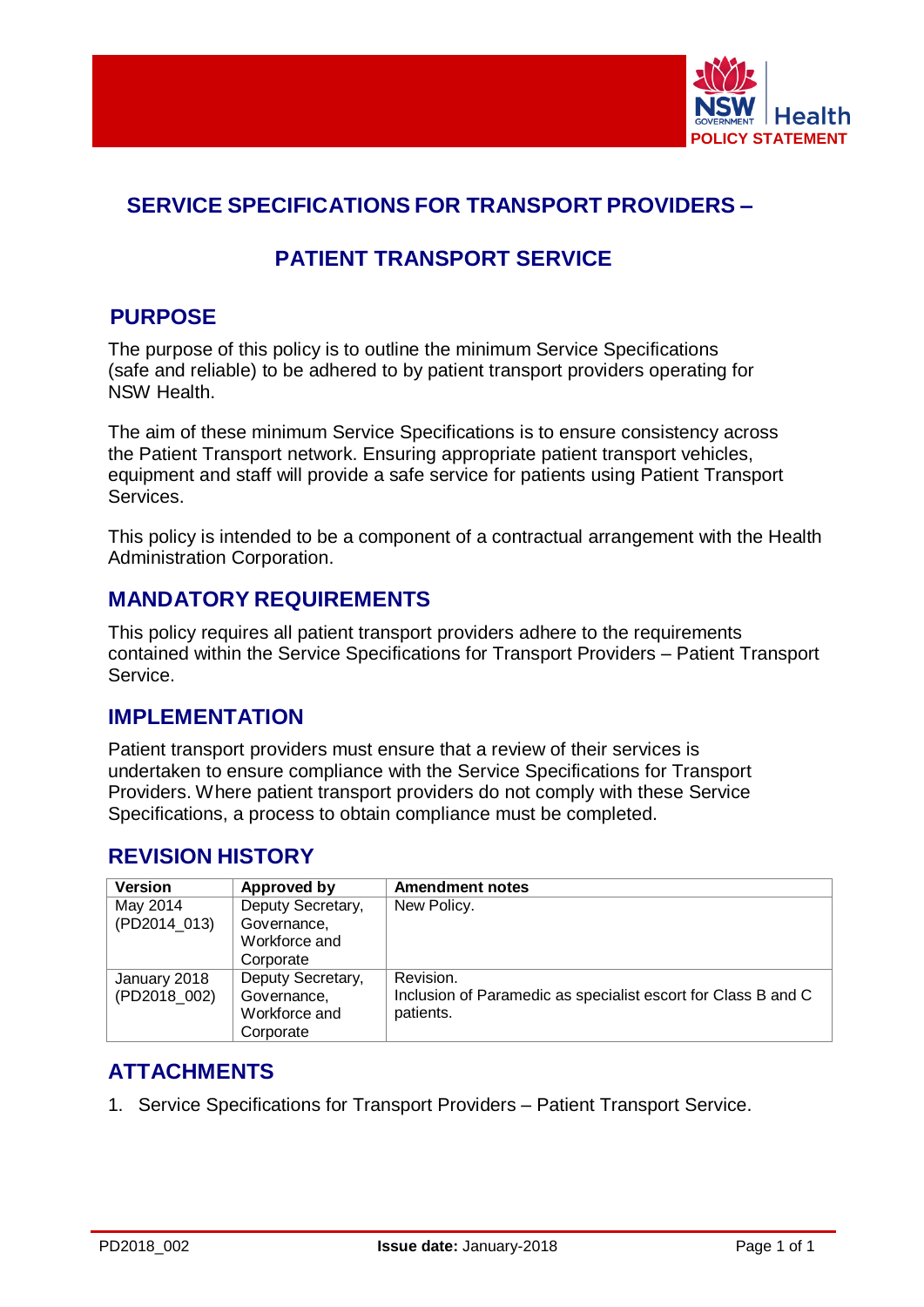**Health** 

**RM8 – HD17/7306** 

# **Service Specifications for Transport Providers Patient Transport Service**

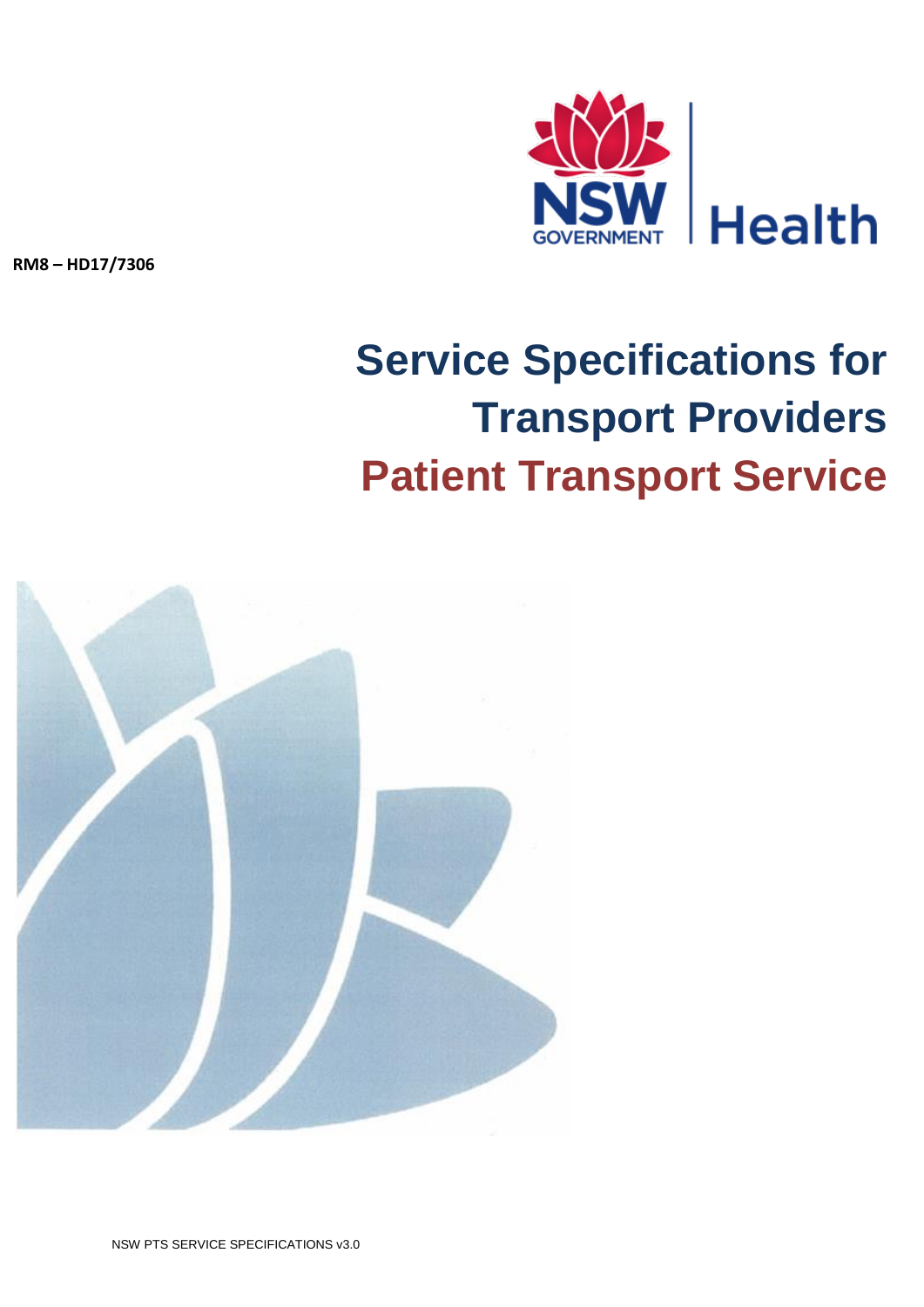# **Table of Contents**

| $\mathbf{1}$   |       |                                                                                         |  |
|----------------|-------|-----------------------------------------------------------------------------------------|--|
| 1.1            |       |                                                                                         |  |
| 1.2            |       |                                                                                         |  |
| 1.3            |       |                                                                                         |  |
|                | 1.3.1 | Class B - Specialist Escort - two staff at least one of which must be RN or Paramedic 8 |  |
|                | 1.3.2 |                                                                                         |  |
|                | 1.3.3 |                                                                                         |  |
|                | 1.3.4 |                                                                                         |  |
| 1.4            |       |                                                                                         |  |
|                | 1.4.1 |                                                                                         |  |
|                | 1.4.2 |                                                                                         |  |
|                | 1.4.3 |                                                                                         |  |
|                | 1.4.4 |                                                                                         |  |
|                | 1.4.5 |                                                                                         |  |
|                | 1.4.6 |                                                                                         |  |
| $\overline{2}$ |       |                                                                                         |  |
| 2.1            |       |                                                                                         |  |
|                | 2.1.1 |                                                                                         |  |
|                | 2.1.2 |                                                                                         |  |
|                | 2.1.3 |                                                                                         |  |
| 2.2            |       |                                                                                         |  |
|                | 2.2.1 |                                                                                         |  |
| 2.3            |       |                                                                                         |  |
|                | 2.3.1 |                                                                                         |  |
|                | 2.3.2 |                                                                                         |  |
|                | 2.3.3 |                                                                                         |  |
| 2.4            |       |                                                                                         |  |
| 2.5            |       |                                                                                         |  |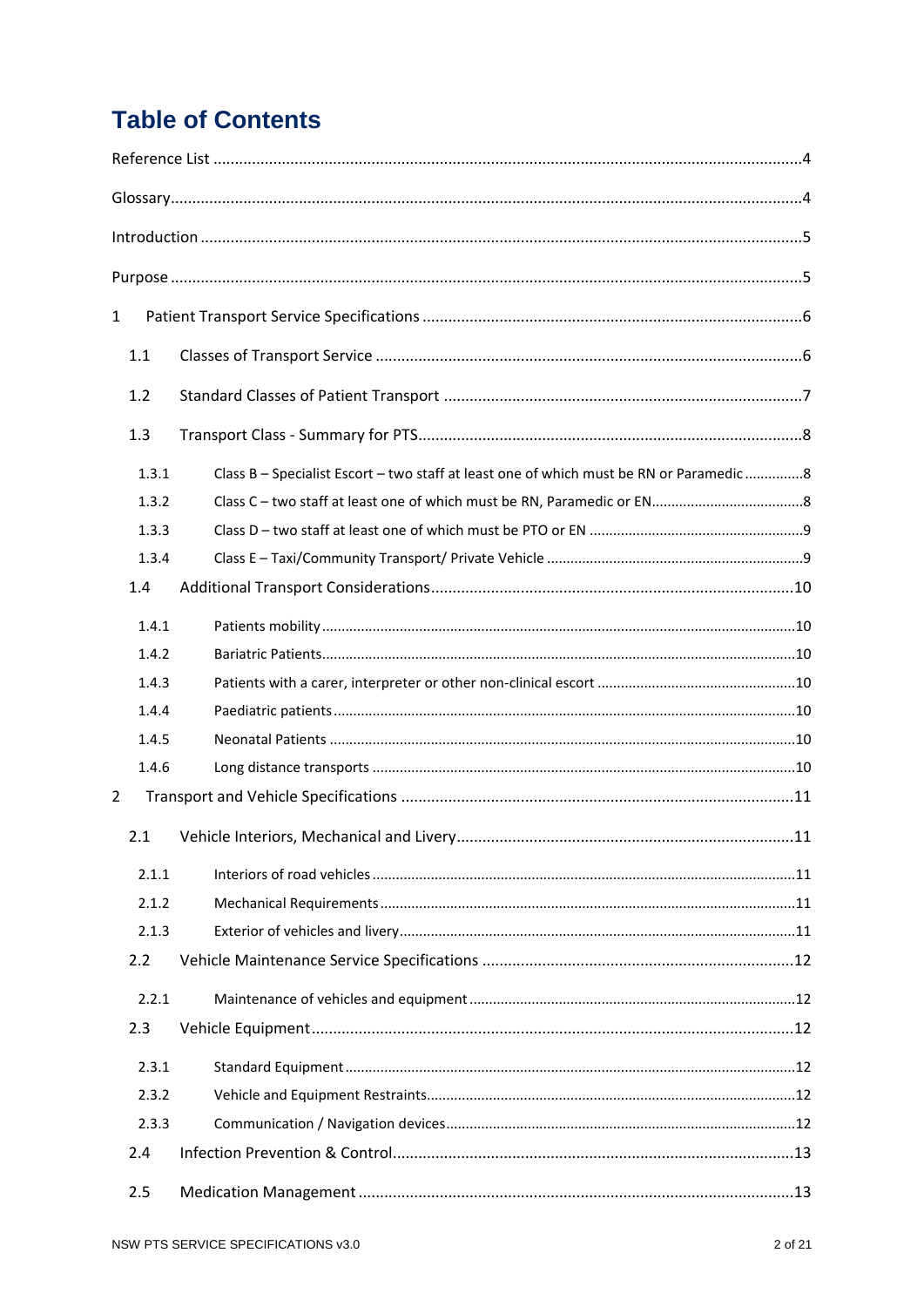| 3 |       |  |
|---|-------|--|
|   | 3.1   |  |
|   | 3.2   |  |
|   | 3.3   |  |
|   | 3.4   |  |
| 4 |       |  |
|   | 4.1   |  |
|   | 4.2   |  |
| 5 |       |  |
|   | 5.1   |  |
|   | 5.2   |  |
|   | 5.3   |  |
|   | 5.4   |  |
|   | 5.4.1 |  |
|   | 5.4.2 |  |
|   |       |  |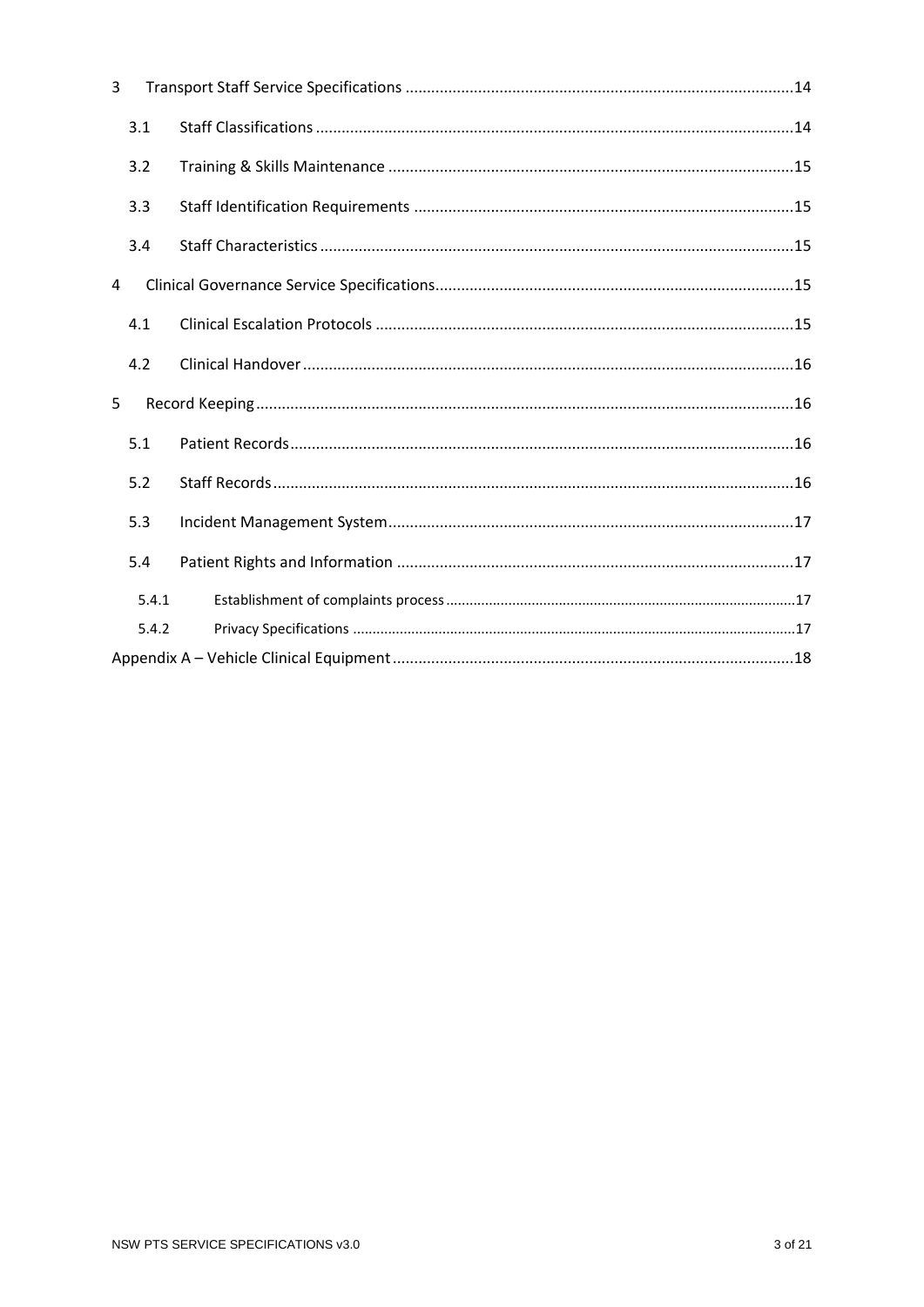# <span id="page-5-0"></span>**Reference List**

#### **Australian Standards**

AS/NZS 4535:1999, Ambulance Restraint Systems

#### **Legislation**

- Commonwealth Privacy Act 1988
- Poisons and Therapeutic Goods Act 1966
- Poisons and Therapeutic Goods Regulation 2008
- Poisons List 2012
- Health Records and Information Privacy Act 2002

#### **NSW Health Policy**

- PD2007\_036 Infection Control Policy Directive
- PD2007\_077 Medication Handling in NSW Public Hospitals
- PD2007\_084 Infection Control Prevention & Management of Multi-Resistant Organisms
- PD2009\_060 Clinical Handover Standard Key Principals
- PD2011\_005 Occupational Assessment, Screening and Vaccination Against Specified Infectious Diseases
- PD2011\_077 Recognition and Management of Patients Who Are Clinically Deteriorating
- PD2012\_061 Environmental Cleaning Policy
- Clinical Excellence Commission (CEC), 2016, Infection Prevention and Control Practice Handbook. Principles for NSW public health organisations

# **Glossary**

<span id="page-5-1"></span>

| <b>TERM</b>        | <b>DEFINITION</b>                                        |  |
|--------------------|----------------------------------------------------------|--|
| <b>AED</b>         | <b>Automated External Defibrillator</b>                  |  |
| <b>AHPRA</b>       | Australian Health Practitioner Regulation Agency         |  |
| <b>ALS</b>         | <b>Advanced Life Support</b>                             |  |
| AS/NZS             | Australian / New Zealand Standards                       |  |
| <b>ASNSW</b>       | New South Wales Ambulance                                |  |
| <b>AVPU</b>        | Alert, Verbal, Pupils, Unresponsive                      |  |
| <b>BLS</b>         | <b>Basic Life Support</b>                                |  |
| EN                 | <b>Enrolled Nurse</b>                                    |  |
| <b>ISBAR</b>       | Introduction, Situation, Background, Assessment,         |  |
|                    | Recommendation                                           |  |
| IV / SC            | Intravenous / Subcutaneous                               |  |
| <b>MDT</b>         | Mobile Data Terminal                                     |  |
| MP                 | <b>Medical Practitioner</b>                              |  |
| <b>PTS</b>         | <b>Patient Transport Services</b>                        |  |
| <b>PPE</b>         | <b>Personal Protective Equipment</b>                     |  |
| <b>PTO</b>         | <b>Patient Transport Officer</b>                         |  |
| <b>RM</b>          | Registered Midwife                                       |  |
| <b>RN</b>          | <b>Registered Nurse</b>                                  |  |
| <b>RR</b>          | <b>Respiratory Rate</b>                                  |  |
| <b>RMA</b>         | Roads and Maritime Authority (formally Roads and Traffic |  |
|                    | Authority)                                               |  |
| <b>TPTO</b>        | <b>Trainee Patient Transport Officer</b>                 |  |
| <b>Triple Zero</b> | Emergency services number                                |  |
|                    | Phone: 000                                               |  |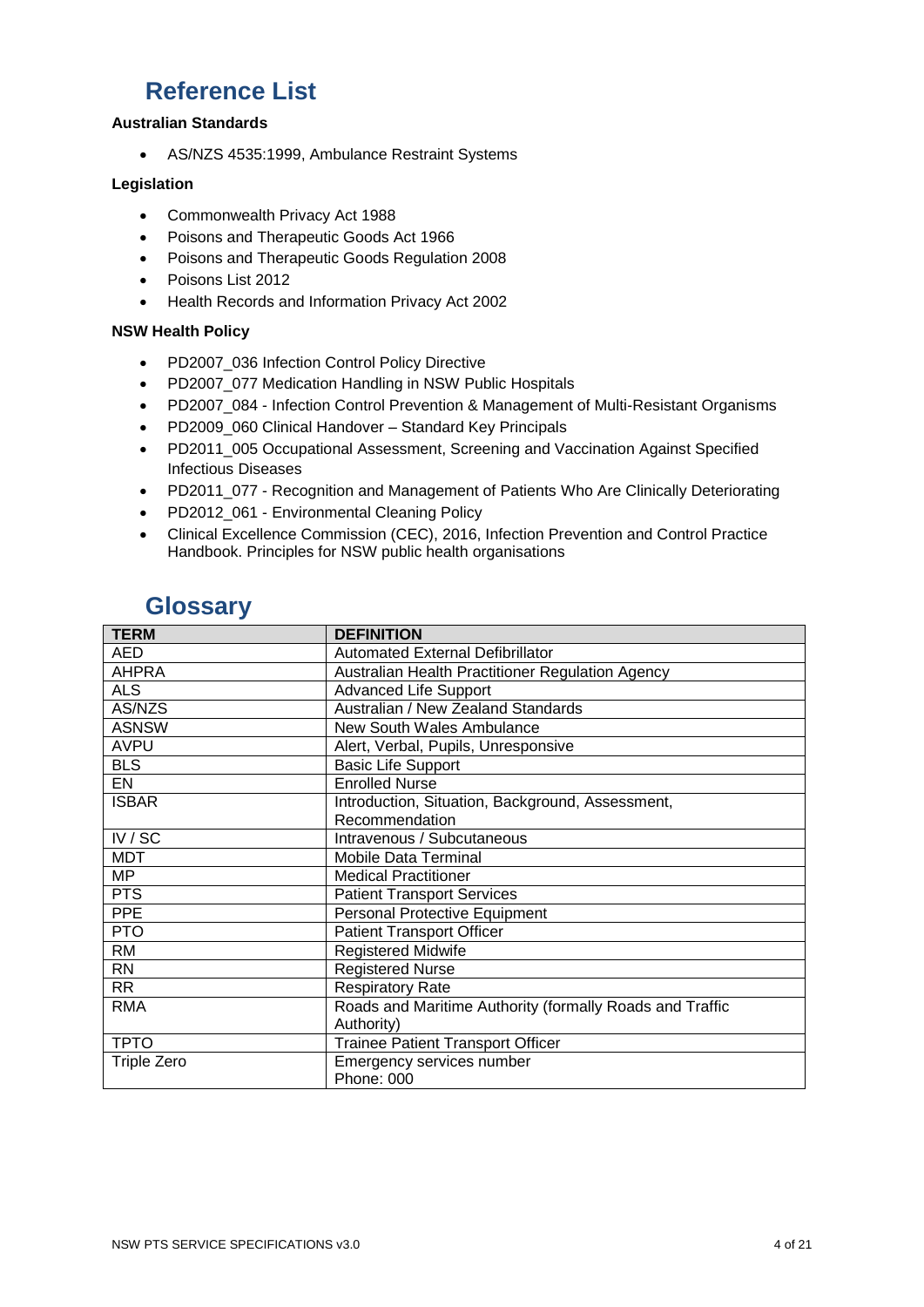# **Introduction**

<span id="page-6-0"></span>Patient Transport Service (PTS) in NSW is provided by a variety of transport operators to assist patients who cannot use, or have difficulty using public and/or private transport, and whose acuity does not require the use of a NSW Ambulance emergency vehicle.

The main objective of an effective PTS system is to provide the community with a safe, timely and reliable PTS service.

The minimum service specifications contained in this document have been compiled through extensive consultation with various NSW Health Transport Units, NSW Ambulance, the Clinical Excellence Commission, the Agency for Clinical Innovation and other clinical experts. Reviews of comparable services both domestically and internationally have also been conducted.

# **Purpose**

<span id="page-6-1"></span>This document outlines the minimum service specifications (safe and reliable) to be adhered to by PTS providers operating for NSW Health.

The aim of these minimum service specifications is to ensure consistency across the PTS network. Ensuring appropriate patient transport vehicles, equipment and staff will provide a safe service for patients using PTS.

This document is intended to be a component of a contractual arrangement with the Health Administration Corporation. As such it is not a stand-alone document and forms part of any such contract.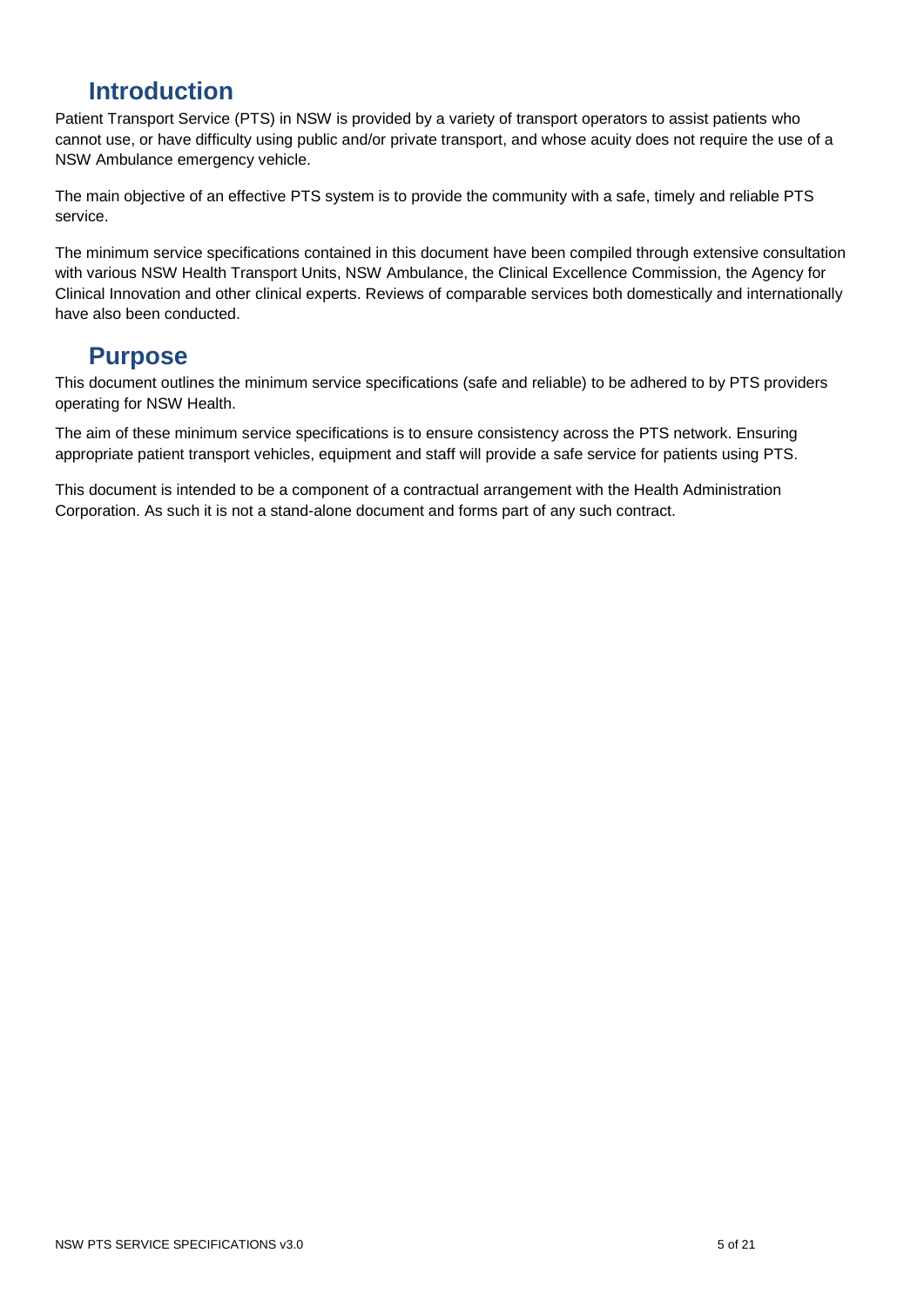# **1 Patient Transport Service Specifications**

# **1.1 Classes of Transport Service** Current Classes of PTS Transport

<span id="page-7-1"></span><span id="page-7-0"></span>

| <b>CLASS A</b>                                                                                                                                                                                                                                                                                            | <b>CLASS B</b>                                                                                                                                                                                                                                                                                                                       | <b>CLASS C</b>                                                                                                                                                                                                                                                                                                                                                    | <b>CLASS D</b>                                                                                                                                                                                                                                                                                                                                                       | <b>CLASS E</b>                                    |
|-----------------------------------------------------------------------------------------------------------------------------------------------------------------------------------------------------------------------------------------------------------------------------------------------------------|--------------------------------------------------------------------------------------------------------------------------------------------------------------------------------------------------------------------------------------------------------------------------------------------------------------------------------------|-------------------------------------------------------------------------------------------------------------------------------------------------------------------------------------------------------------------------------------------------------------------------------------------------------------------------------------------------------------------|----------------------------------------------------------------------------------------------------------------------------------------------------------------------------------------------------------------------------------------------------------------------------------------------------------------------------------------------------------------------|---------------------------------------------------|
| Emergency<br>Ambulance                                                                                                                                                                                                                                                                                    | <b>Specialist Escort</b><br><b>RN</b> or Paramedic*                                                                                                                                                                                                                                                                                  | RN, Paramedic or EN<br>(EN without limitations on<br>medication endorsement)                                                                                                                                                                                                                                                                                      | PTO or EN                                                                                                                                                                                                                                                                                                                                                            | <b>Taxi/Community</b><br><b>Transport/Private</b> |
| <b>Service</b>                                                                                                                                                                                                                                                                                            |                                                                                                                                                                                                                                                                                                                                      | Patients have been assessed by a registered nurse or medical practitioner as having a low risk of deterioration                                                                                                                                                                                                                                                   |                                                                                                                                                                                                                                                                                                                                                                      | Vehicle                                           |
| <b>Active monitoring,</b><br>management and/or<br>intervention                                                                                                                                                                                                                                            | <b>Ongoing monitoring and/or</b><br>active treatment or<br>continuity of care                                                                                                                                                                                                                                                        | <b>Supervision required with</b><br>no active treatment                                                                                                                                                                                                                                                                                                           | <b>Supervision required with</b><br>no active treatment                                                                                                                                                                                                                                                                                                              | Self-Caring - Low acuity                          |
| • Life threatening clinical<br>scenarios (cardiac,<br>respiratory, neuro, etc.)<br><b>Behaviourally unstable</b><br>patients requiring<br>mechanical restraints<br>• Patient may deteriorate<br>outside of the "Between<br>the Flags" criteria<br>• NSW Ambulance to<br>provide an emergency<br>ambulance | • Risk of Behavioural<br>disturbance<br>• Patient is expected to<br>remain within 'Between the<br>Flags' criteria<br>• Observation and<br>monitoring of an<br>intravenous infusion<br>Condition is not life<br>threatening and not likely<br>to become life threatening<br>during transport<br>Requires a stretcher for<br>transport | • Patient is expected to<br>remain within 'Between the<br>Flags' criteria<br>• May require equipment<br>monitoring (with the<br>exception of cardiac)<br>• Observation and<br>monitoring of an<br>intravenous infusion<br>• Behaviourally stable<br>• Condition is not life<br>threatening and is not<br>likely to become life<br>threatening during<br>transport | • Patient is expected to<br>remain within 'Between the<br>Flags' criteria<br>• Considered behaviourally<br>stable<br>• Condition is not life<br>threatening and is not likely<br>to become life threatening<br>during transport.<br>• Patients requiring Oxygen<br>with a flow greater than 4L<br>must include an EN escort<br>Requires a stretcher for<br>Transport |                                                   |
| <b>OUT OF SCOPE FOR</b><br><b>NSW HEALTH PTS</b>                                                                                                                                                                                                                                                          | <b>REQUIRES (2) STAFF,</b><br><b>AT LEAST (1) BEING AN</b><br><b>RN OR PARAMEDIC*</b><br>*NOTE: has advanced practice<br>skills which may include<br>Advanced Life Support or other<br>medical subspecialty skills.                                                                                                                  | <b>REQUIRES (2) STAFF,</b><br>AT LEAST (1) BEING AN<br><b>RN, PARAMEDIC OR EN</b><br><b>(EN without limitations</b><br>on medication<br>endorsement)                                                                                                                                                                                                              | <b>REQUIRES (2) STAFF</b><br><b>FOR STRETCHER</b><br><b>TRANSFER, ANY</b><br><b>COMBINATION OF PTO</b><br>or EN                                                                                                                                                                                                                                                      | <b>OUT OF SCOPE FOR</b><br><b>NSW HEALTH PTS</b>  |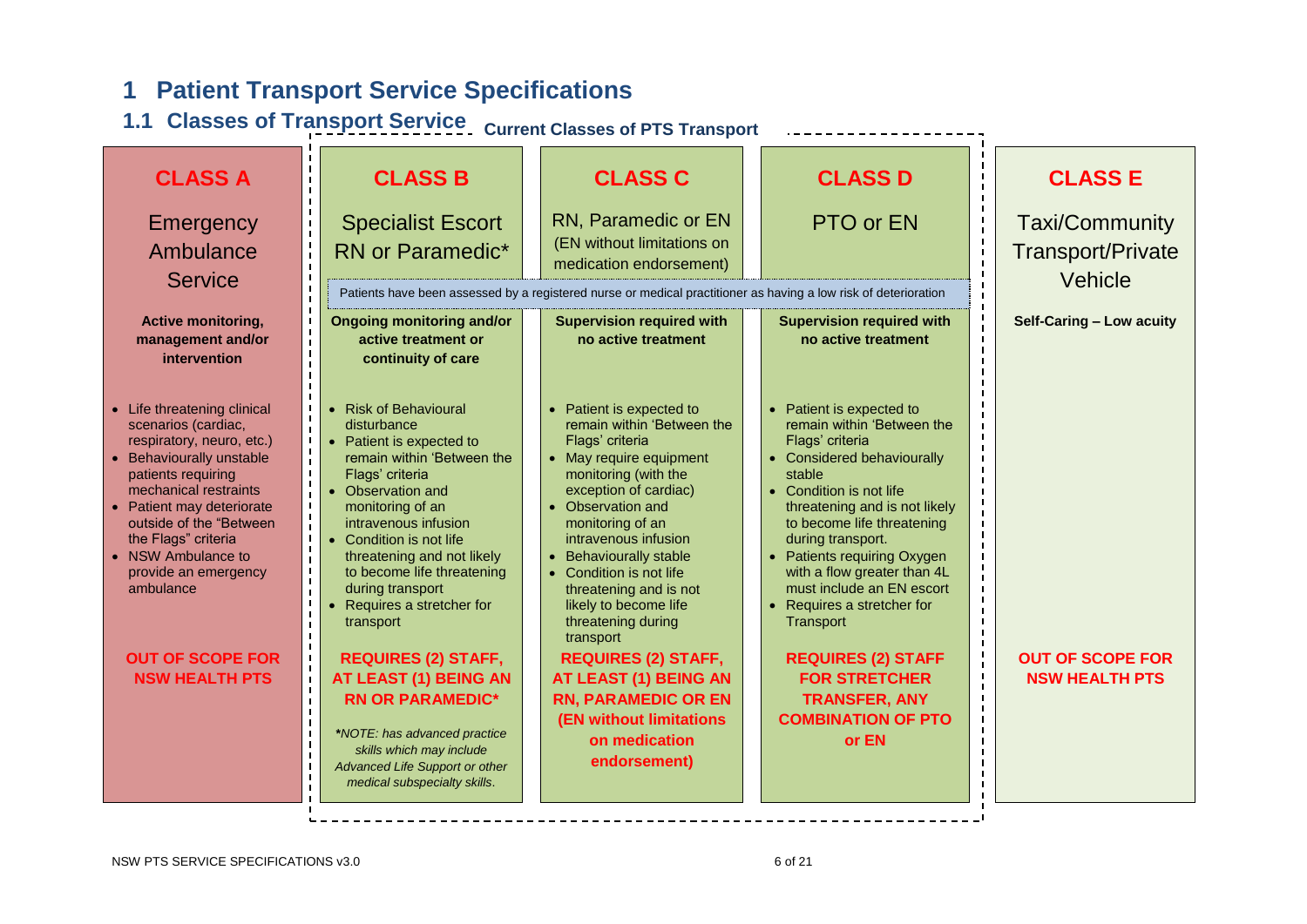# <span id="page-8-0"></span>**1.2 Standard Classes of Patient Transport**

The allocation of an appropriate vehicle and staff for any specific PTS situation is primarily dependent on the patient's clinical condition. The classes of transport provide a classification system that will be adopted by booking agents and transport providers.

There are five classes of transport that have been classified from A to E; of this two classes are out of scope for PTS.

Class A – life threatening emergencies and patients that require a time critical transport of 30 minutes or less are undertaken by the Ambulance Service NSW and are out of scope for PTS.

Class E – self-caring and low acuity patients would generally utilise taxis, community transport and private vehicles.

Class B to D – represents the core group of patients that will be transported by PTS services.

| <b>Class</b>  | <b>Clinical Escort</b>                                                                                   | <b>Acuity</b>   | <b>Total Staff</b><br>including<br><b>Driver</b> | In Scope<br>for PTS |
|---------------|----------------------------------------------------------------------------------------------------------|-----------------|--------------------------------------------------|---------------------|
| A             | <b>Emergency Ambulance Services</b><br>(Not suitable for PTS services)                                   | High            | $\mathcal{P}$                                    | <b>No</b>           |
| B             | <b>Specialist Escort</b><br>(Registered Nurse or Paramedic*)                                             | Medium          | $\overline{2}$                                   | Yes                 |
| $\mathcal{C}$ | Registered Nurse (RN), Paramedic or Enrolled<br>Nurse (without limitations on medication<br>endorsement) | Medium -<br>Low | $\mathcal{P}$                                    | Yes                 |
| D             | <b>Patient Transport Officer or Enrolled Nurse</b>                                                       | Medium -<br>Low | 2                                                | Yes                 |
| E             | No Escort – Out of Scope for PTS                                                                         | Low             |                                                  | <b>No</b>           |

All Patient Transport Service providers that operate in partnership with HealthShare NSW are required to have the capability to transport patients between health facilities and from the out of hospital environment, such as private residential addresses.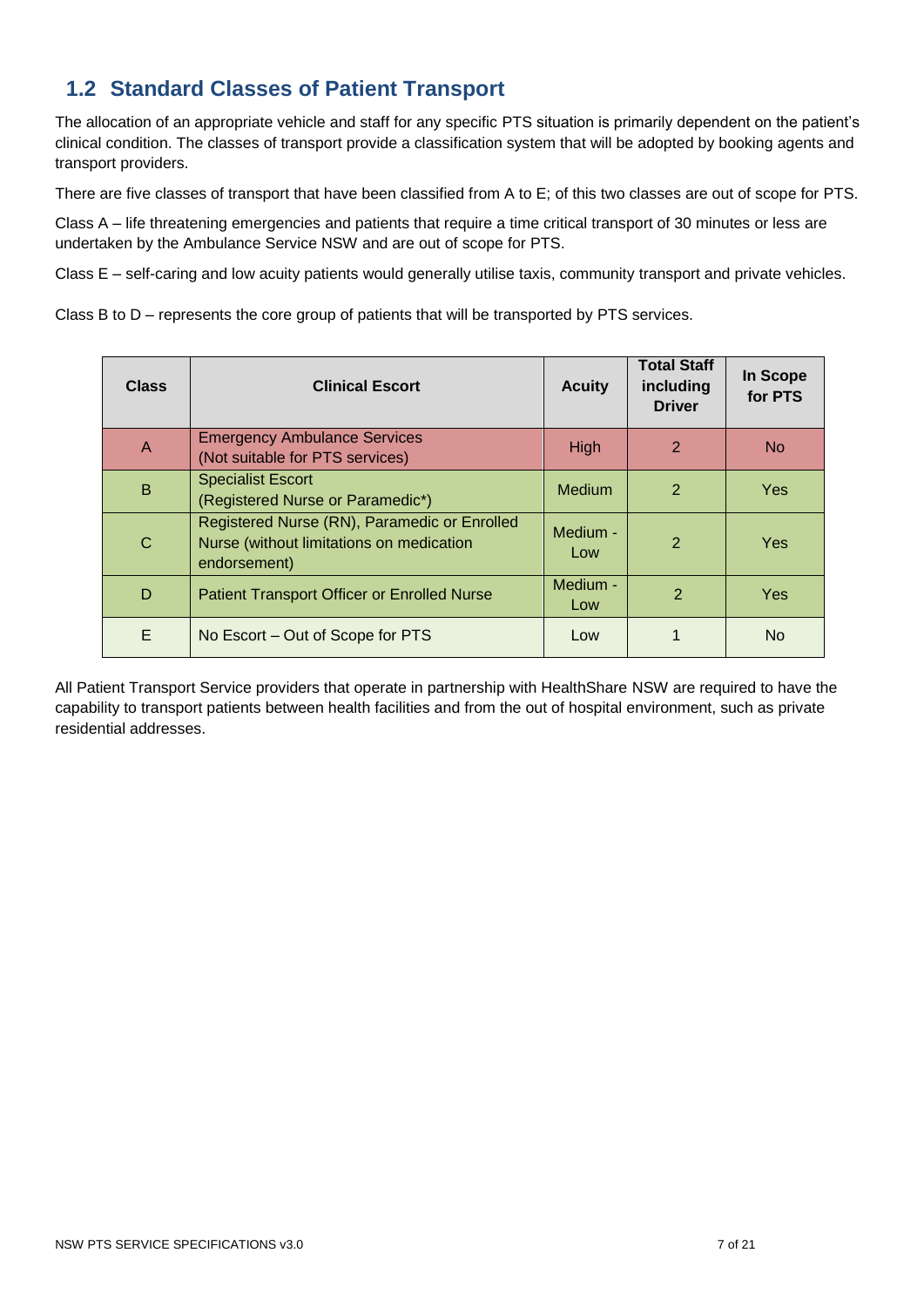# <span id="page-9-0"></span>**1.3 Transport Class - Summary for PTS**

All PTS bookings require assessment by a Registered Nurse or Medical Practitioner for clinical suitability for this type of transport prior to making the booking.

#### <span id="page-9-1"></span>**1.3.1 Class B – Specialist Escort – two staff at least one of which must be RN or Paramedic<sup>1</sup>**

The patient has an illness or injury that may require active treatment during transfer, and requires a level of escort appropriate to the actual/potential clinical needs and ongoing continuity of care.

#### **Patient Acuity**

This class of transport involves the transportation of a patient in whom the following apply:

- 1. Requires ongoing monitoring and/or active treatment; may include Cardiac, Mental Health, Maternity, Paediatric or Neonatal patients; and
- 2. Has been assessed by a Registered Nurse or Medical Practitioner as having a condition which is Between the Flags and a low risk of deterioration during transport.

#### **Minimum Staffing Requirements**

Two (2) staff are required to undertake this class of transport;

- 1. Driver Either a Driver, Patient Transport Officer (PTO) or Trainee Patient Transport Officer (TPTO) and
- 2. Clinician a Registered Nurse or Paramedic with appropriate qualifications to manage the patient's clinical condition.

Note – for involuntary Mental Health patient's security assistance (Security Officer or Health and Security Assistant) may also be required.

#### **Vehicle Configuration**

The vehicle configuration must enable the clinician to provide active patient monitoring and ongoing patient care throughout the journey

## <span id="page-9-2"></span>**1.3.2 Class C – two staff at least one of which must be RN, Paramedic or EN**

The patient has an illness or injury that is unlikely to require active treatment during the transport, patient monitoring is suitable; level of escort appropriate to actual/potential clinical needs en route has been determined by a Registered Nurse or Medical Practitioner.

#### **Patient Acuity**

This class of transport involves the transportation of a patient in whom the following apply:

- 1. Has been assessed by a Registered Nurse or Medical Practitioner as having a condition which is Between the Flags and a low risk of deterioration during transport.
- 2. A patient who may also require specialist mental health intervention but not mechanical restraint.

#### **Minimum Staffing Requirements**

Two (2) staff are required to undertake this class of transport;

- 1. Driver Either a Driver, Patient Transport Officer (PTO) or Trainee Patient Transport Officer (TPTO); and
- 2. Clinician One (1) of either a Registered Nurse, Paramedic or Enrolled Nurse (Division 2 without limitations on medication endorsement) with relevant scope of practice to manage the patient's clinical condition.

Note – for unstable Mental Health patient's security assistance (Security Officer or Health and Security Assistant) may also be required.

#### **Vehicle Configuration**

 $\overline{a}$ 

The vehicle configuration must enable the clinician to provide supervision and ongoing patient care throughout the journey as required.

 $1$  The Paramedics will require registration in line with changes to the Health Practitioner Regulation National Law to be introduced in 2017.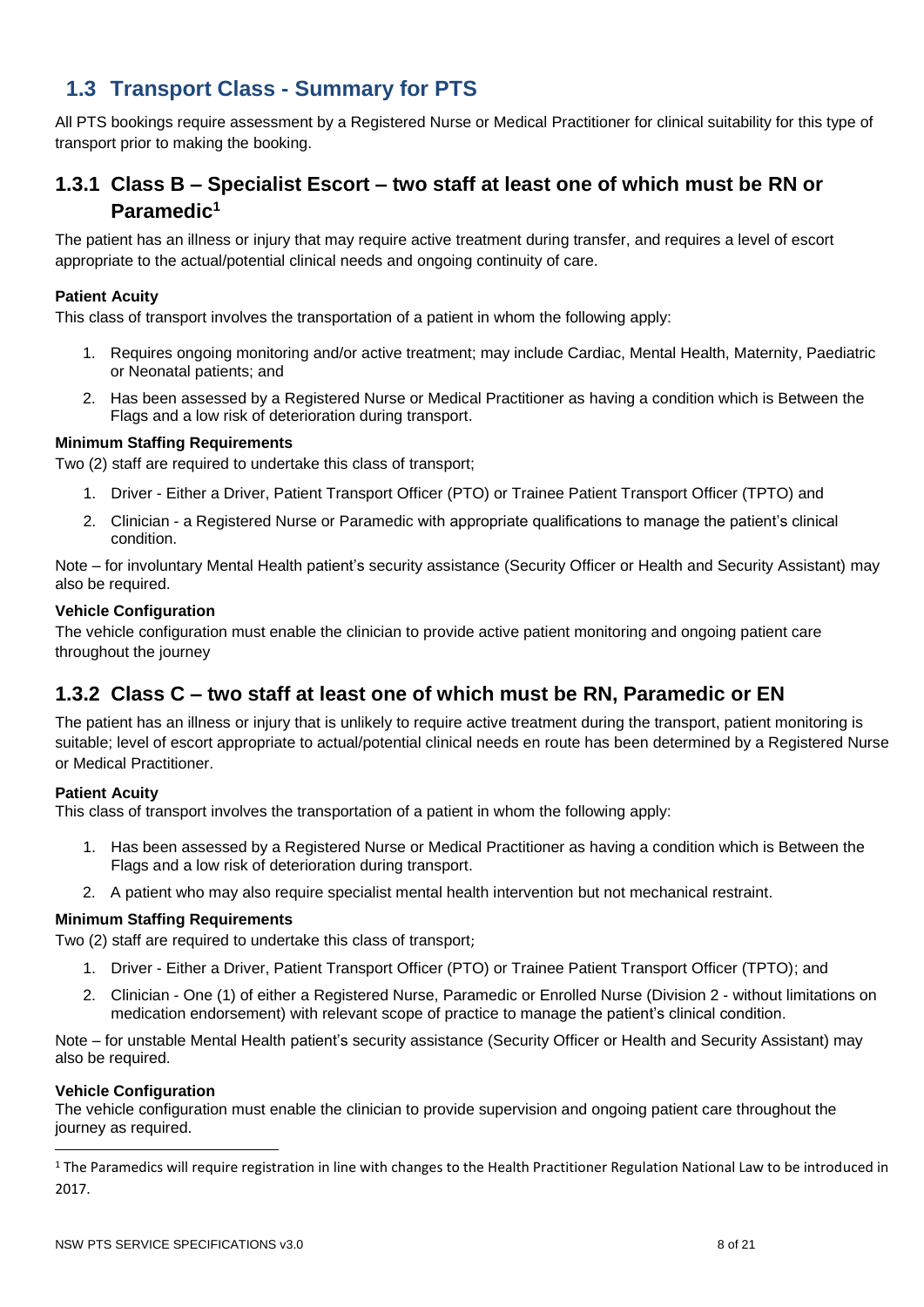# <span id="page-10-0"></span>**1.3.3 Class D – two staff at least one of which must be PTO or EN**

The patient has an illness or injury that does not require active treatment and requires a level of escort appropriate to actual/potential clinical needs en route, and has been assessed by a Registered Nurse or Medical Practitioner as having a low risk of deterioration during transport.

#### **Minimum Staffing Requirements**

Two staff are required to undertake this class of transport.

- 1. Driver Either a Driver, Patient Transport Officer (PTO) or Trainee Patient Transport Officer (TPTO).
- 2. Clinician One (1) of either PTO or Enrolled Nurse (EN) or higher clinical level.

#### **Vehicle Configuration**

The vehicle must be configurable to enable patient monitoring during transport.

The vehicle should have capacity to transport more than one stretcher patient and this may include dual stretchers and/or patients that can be seated with assistance.

#### <span id="page-10-1"></span>**1.3.4 Class E – Taxi/Community Transport/ Private Vehicle**

Class E are out of scope for PTS transport, this class of transport covers those who are self-caring and low acuity. These patients would generally utilise taxi's, community transport and private vehicles.

These patients do not require active treatment or monitoring during transport, and have been assessed by a registered nurse or medical practitioner as having a low risk of deterioration during transport and are fit for discharge, or transport for day treatment regimes.

These patients are self-caring and low acuity; they do not require a stretcher for transport.

#### **OUT OF SCOPE FOR NSW HEALTH PTS**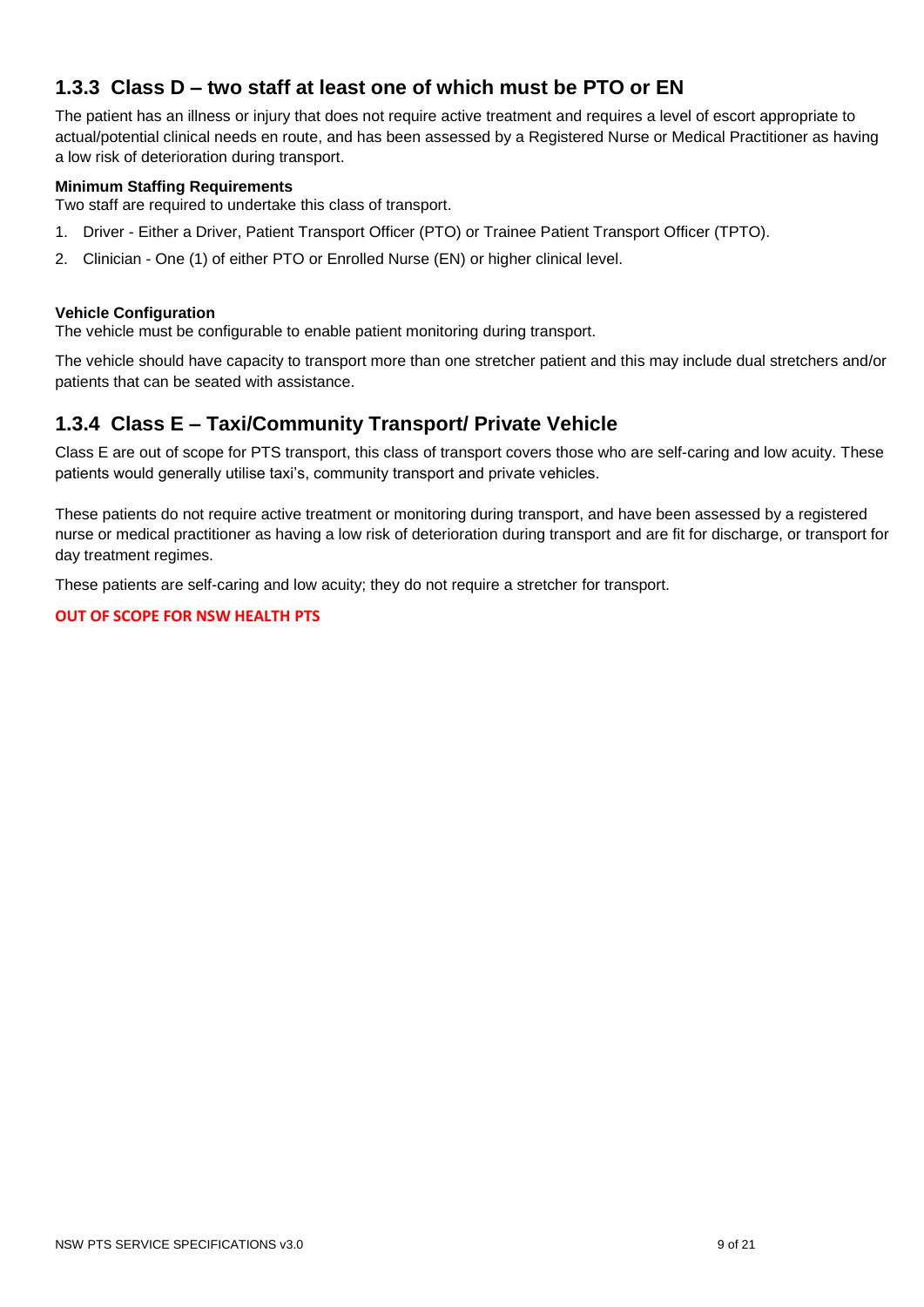# <span id="page-11-0"></span>**1.4 Additional Transport Considerations**

## <span id="page-11-1"></span>**1.4.1 Patients mobility**

Each patient booked for transport will have their individual mobility requirements taken into consideration. Patient mobility is classified as follows:

- 1. Ambulant Patients that are deemed ambulant must be able to climb 3 steps unaided and are capable of getting in and out of a van style vehicle independently.
- 2. Stretcher Patients who require a stretcher are those that are unable to climb three steps unaided.
- 3. Wheelchair Patients who require a wheelchair can be transported in a PTS vehicle specifically modified to carry wheelchair patients, should specifically modified vehicles be unavailable, often the patient can be transported by stretcher and the wheelchair folded and securely stored within the vehicle.

PTS providers should have the capacity to secure wheelchairs (that can be folded), walking frames and other mobility assistance devices with the patient where appropriate and possible, this assists to ensure the patient continues their normal independency and activities of daily living upon arrival.

#### <span id="page-11-2"></span>**1.4.2 Bariatric Patients**

For road transfers, a patient with bariatric requirements is defined as a patient weighing 160kg or more. If the patient is being transferred for the purposes of aeromedical transfer, a patient with bariatric requirements is defined as a patient weighing 110kg or more. In addition to overall weight, the dimensions of the patient and distribution of mass may affect the ability of a patient to fit on a transport stretcher even if they meet the above criteria.

PTS providers should offer stretchers with limits that meet the definition provided above. Patients who require transport and exceed the limits of the available PTS vehicles need to be transported in a specialist bariatric vehicle.

#### <span id="page-11-3"></span>**1.4.3 Patients with a carer, interpreter or other non-clinical escort**

PTS providers should endeavour to accommodate requests for carers, interpreters or non-clinical escorts to travel with patients.

Requests should be noted at the time of booking and an appropriate vehicle allocated. Any clinical qualification the carer or interpreter has will not be considered as a substitute to the required level of escort for a particular Class of Transport.

#### <span id="page-11-4"></span>**1.4.4 Paediatric patients**

Paediatric patients are those children under 16 years of age. Transporting non-emergency paediatric patients is within the scope of PTS services and they must be transported using the correct safety restraints.

An escort is always required and preferably a parent or guardian, as well as a suitable escort to match the patient acuity as defined in these service specifications.

#### <span id="page-11-5"></span>**1.4.5 Neonatal Patients**

Neonatal back transport is defined as the return of previously critically ill neonates from Level III newborn intensive care units to Level II and Level I nurseries for intermediate and/or convalescing care and is within the scope of PTS. They must be transported using either a humidicrib or the correct safety restraints as requested by the sending neonatal unit.

#### <span id="page-11-6"></span>**1.4.6 Long distance transports**

Generally, road transport is considered appropriate where the journey is not greater than 250km or where road travel time is not greater than 3 hours and the patient is considered clinically suitable for this journey. As such, PTS providers will be required to undertake long distance transports at times.

Patients will be regarded as 'suitable' for long distance transports if they are able to undertake pressure relieving position changes during transport and rest stops. Patients that are unable to undertake this should be considered for Fixed Wing PTS transfer, unless a suitable arrangement can be achieved.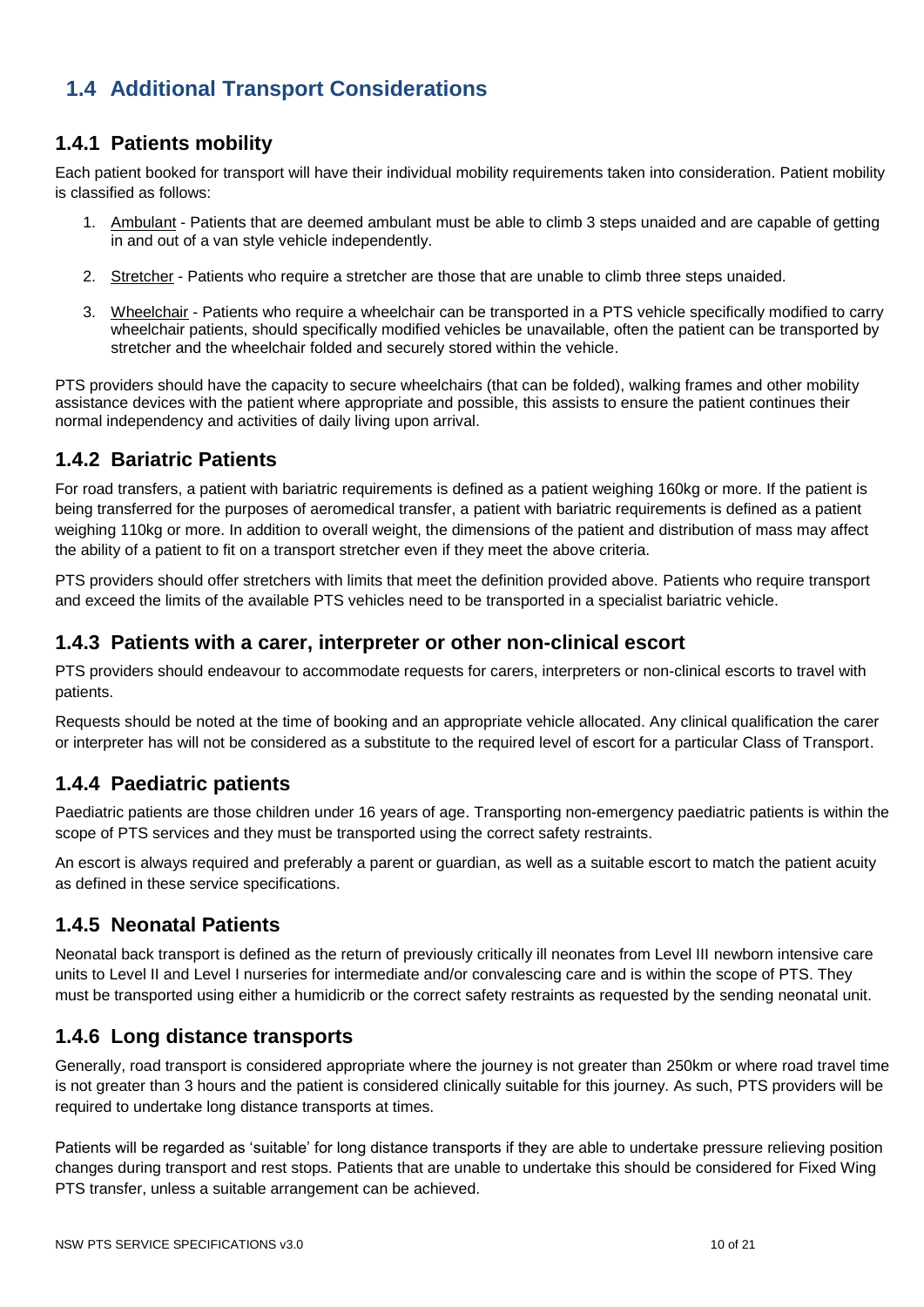In some instances, the transport may be separated into shorter legs and the patient handed over to another PTS provider to minimise fatigue and enable staff to return for shift completion.

PTS providers need to ensure that adequate sustenance has been provided for the patient from the sending facility and rest stops are planned for patient comfort. The booking hub will also confirm these arrangements with the sending facility.

# <span id="page-12-0"></span>**2 Transport and Vehicle Specifications**

# <span id="page-12-1"></span>**2.1 Vehicle Interiors, Mechanical and Livery**

## <span id="page-12-2"></span>**2.1.1 Interiors of road vehicles**

Providers must ensure that:

- 1. Vehicles are clean, hygienic, and in good working order consistent with the NSW Health *Environmental Cleaning Policy (PD2012-061).*
- 2. The interior of vehicles should contain surfaces that can withstand the cleaning and disinfection required in order to provide a safe service for patients.
- 3. Vehicle configuration has seating in the patient compartment to allow for at least one escort, and for adequate seating for all persons travelling in the vehicle.
- 4. Vehicle interiors allow the patient to be observed at all times by the PTS escort.
- 5. Vehicle interiors have heating and air-conditioning in both the front and rear cabins sufficient to enable patient comfort.
- 6. Vehicle interiors have adequate interior lighting to provide safe patient care at all times within all areas of the vehicle, together with the ability to adjust lighting from the patient and driver compartment.
- 7. Where the transport of a humidicrib is required, appropriate power supplies must be fitted.
- 8. Where mobile phones are the primary source of communication vehicles must have 'hands free' technology fitted that is consistent with Transport for NSW requirements.
- 9. Vehicles must have windows tinted in the patient cabin consistent with Australian Standards and curtains or similar fitted to ensure patient privacy.
- 10. All of the above must be fitted by an approved licenced provider with engineering certificates supporting any alterations.

#### <span id="page-12-3"></span>**2.1.2 Mechanical Requirements**

- 1. There must be a provision for an alternate method to start the vehicle in the event that the main vehicle battery goes flat. For example, an auxiliary battery should be carried.
- 2. A spare tyre consistent with the design specifications of the vehicle.
- 3. All oxygen, monitors and other objects should be restrained in compliance to Australian standards by an approved provider to ensure the safety of patients and staff.

## <span id="page-12-4"></span>**2.1.3 Exterior of vehicles and livery**

An PTS vehicle **MUST NOT**:

- 1. Display the words "ambulance service" or any name, title or description to imply an association with NSW Ambulance, unless such an association exists.
- 2. Display the word "ambulance" on any vehicle that is not owned or operated by NSW Ambulance.
- 3. Display the word "paramedic".
- 4. Display the logo or images of NSW Ambulance, unless there is an association with NSW Ambulance.
- 5. Have installed any warning beacon light other than an amber coloured beacon. Note however that the installation of a warning beacon is **not** a service specification.
- 6. Have installed an audible siren.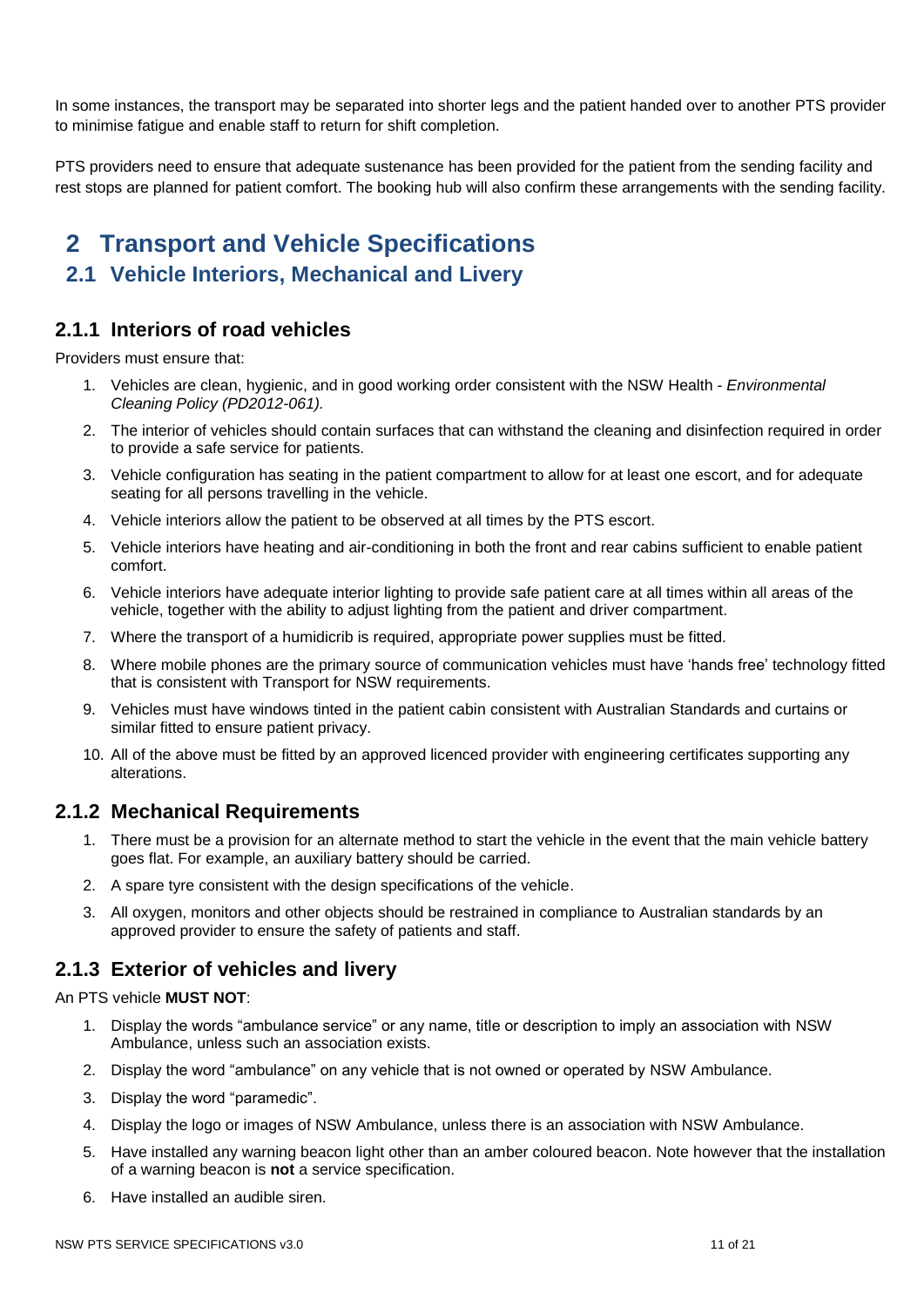# <span id="page-13-0"></span>**2.2 Vehicle Maintenance Service Specifications**

#### <span id="page-13-1"></span>**2.2.1 Maintenance of vehicles and equipment**

- 1. Vehicles are to be maintained by the PTS Provider to the manufacturer's requirements.
- 2. Vehicles must be currently registered in the appropriate category with NSW Roads and Maritime Service (RMS).
- 3. Vehicles must be in a roadworthy condition at all times to carry out the required work.
- 4. A provider must apply an annual maintenance schedule to ensure all equipment is kept in good operational working order in accordance with the manufacturers' specifications. For example, stretchers, medical oxygen, defibrillators.
- 5. A provider must keep and retain an accurate record of all maintenance and repairs to vehicles and equipment for at least the lifespan of any vehicle or equipment to which it relates.
- 6. Providers must have a roadside assistance program, to ensure that any mechanical issue encountered in the field can be attended to 24hrs across 7 days.
- 7. Vehicles should not exceed a fleet age of 5 years from date of first registration.

# <span id="page-13-2"></span>**2.3 Vehicle Equipment**

#### <span id="page-13-3"></span>**2.3.1 Standard Equipment**

- 1. Depending on the class of transport being undertaken, a provider is required to carry the equipment defined in "Appendix A – Vehicle Clinical Equipment", and that the equipment is required to be maintained in working order.
- 2. A provider may use any additional health equipment supplied by the health service from which the patient is being transported within their scope of practice.
- 3. A provider must ensure that all 240v electrical equipment is adequately tagged and rechargeable devices fully charged for operational use during rostered hours.

#### <span id="page-13-4"></span>**2.3.2 Vehicle and Equipment Restraints**

PTS providers are required to ensure transport vehicles are compliant with the Australian and New Zealand Standard (AS/NZS 4535:1999) *Ambulance Restraint Systems*. This Standard provides the framework that applies to motor vehicles specifically designed as, or modified and converted into, ambulances for the transportation of occupants and equipment. The Standard specifies the requirements for restraining equipment and occupants sharing the same interior space. It may not be possible under all conditions to restrain occupants in the ideal configuration. However, the objective of this Standard is to decrease the impact hazard to occupants during an accident whilst being transported in an ambulance.

Australian and New Zealand Standard (AS/NZS 4535:1999) *Ambulance Restraint Systems* defines an ambulance as "a vehicle that has been designed or modified and equipped to attend to, transport or provide medical treatment to occupants."

#### <span id="page-13-5"></span>**2.3.3 Communication / Navigation devices**

- 1. A provider must ensure that a primary source of communication for operational staff is available and has been approved by the Booking Hub, to ensure a successful communication interface is achieved and maintained.
- 2. The communication device must be able to contact NSW Ambulance (via "triple-zero" or another means) at all times for the primary purpose of Clinical Escalation.
- 3. An approved Mobile Data Terminal (MDT) and associated equipment is required to be carried by all PTS vehicles. MDT's have GPS and navigational functionality. This fit-out can be arranged in consultation with the Booking Hub.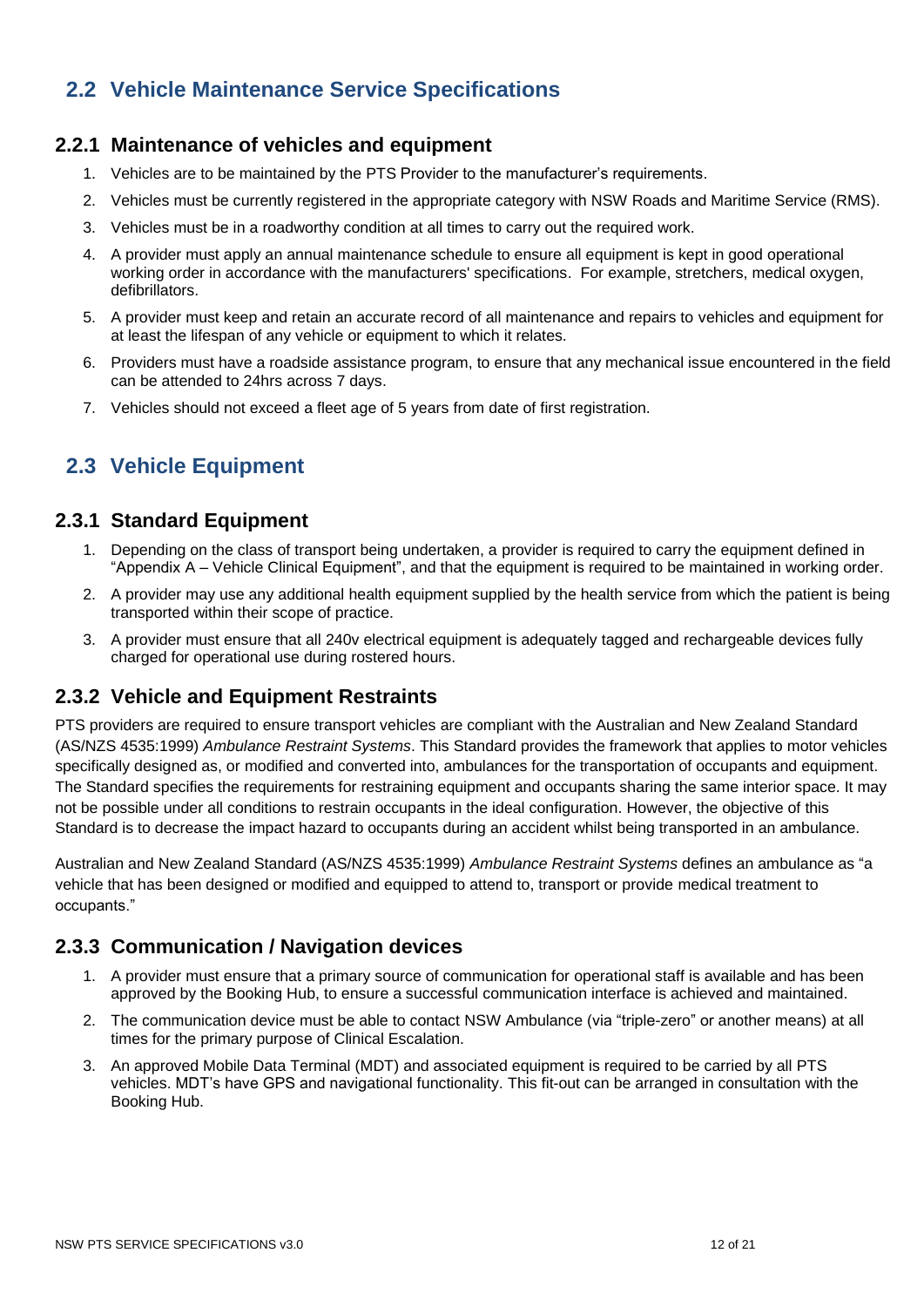# <span id="page-14-0"></span>**2.4 Infection Prevention & Control**

PTS providers must ensure that all transport staff:

- 1. Maintain an Infection Prevention and Control plan that is consistent with the NSW Health Policy Directives. Identify any potential for risk of cross infection and implement standard and transmission based precautions.
- 2. Adhere to the NSW Health Policies below or any revised or superseding policy:
	- a. *PD2012\_061 The Environmental Cleaning Policy*
	- b. *PD2017\_013 Infection Prevention and Control Policy*
	- *c. PD2011\_005 - Occupational Assessment, Screening and Vaccination Against Specified Infectious Diseases*.
	- *d. Clinical Excellence Commission (CEC), 2016, Infection Prevention and Control Practice Handbook. Principles for NSW public health organisations*

# <span id="page-14-1"></span>**2.5 Medication Management**

Patients may carry their own medications on-board provided they are clearly labelled as belonging to the patient and can be self-administered.

Where ongoing administration is required during transportation, PTS providers may carry medications provided the transport staff:

- 1. Have appropriate authority to carry medications.
- 2. Are appropriately trained to administer medications.
- 3. That medications are securely stored.
- 4. Dispose of sharps in a safe and the appropriate waste stream.

Further information is available from Pharmaceutical Services Resources website and these references:

- *Poisons and Therapeutic Goods Act 1966*
- *Poisons and Therapeutic Goods Regulation 2008*
- *Poisons Standard 2017*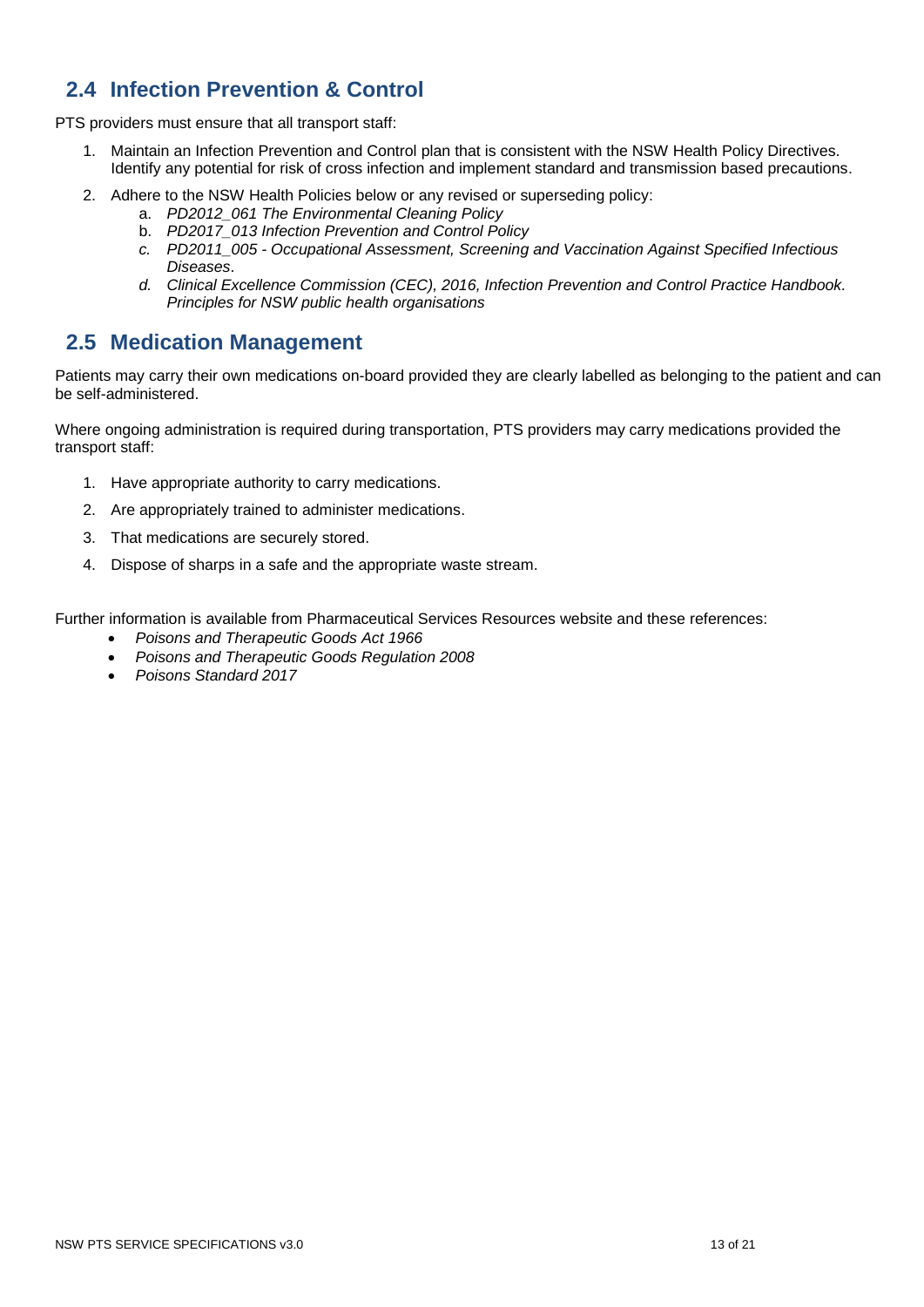# <span id="page-15-1"></span><span id="page-15-0"></span>**3 Transport Staff Service Specifications 3.1 Staff Classifications**

A provider must ensure that PTS staff are appropriately trained to undertake duties required at their respective level. The table below outlines the mix of staff classifications.

| <b>Classification</b>                               | <b>Description</b>                                                                                                                                                                                                                                                                                                                                                                                                                                                                                                                                                                                                                                                                                                                                                                                                                   |  |  |  |
|-----------------------------------------------------|--------------------------------------------------------------------------------------------------------------------------------------------------------------------------------------------------------------------------------------------------------------------------------------------------------------------------------------------------------------------------------------------------------------------------------------------------------------------------------------------------------------------------------------------------------------------------------------------------------------------------------------------------------------------------------------------------------------------------------------------------------------------------------------------------------------------------------------|--|--|--|
| <b>Security Officer</b>                             | <b>Class 1A Security Licence</b><br>٠                                                                                                                                                                                                                                                                                                                                                                                                                                                                                                                                                                                                                                                                                                                                                                                                |  |  |  |
|                                                     | Relevant experience and training in patient escort / patient restraint                                                                                                                                                                                                                                                                                                                                                                                                                                                                                                                                                                                                                                                                                                                                                               |  |  |  |
| <b>Health and Security</b><br>Assistant             | Appropriately licensed in accordance with the Security Industry Act, 1997                                                                                                                                                                                                                                                                                                                                                                                                                                                                                                                                                                                                                                                                                                                                                            |  |  |  |
| <b>Transport Driver</b>                             | A full drivers licence for the relevant class of vehicle                                                                                                                                                                                                                                                                                                                                                                                                                                                                                                                                                                                                                                                                                                                                                                             |  |  |  |
| <b>Trainee Patient Transport</b><br>Officer         | A Trainee Patient Transport Officer means an employee who is undertaking the<br>necessary and relevant training and work experience to become a Patient<br>Transport Officer and working towards completion of the training requirements of<br>a PTO                                                                                                                                                                                                                                                                                                                                                                                                                                                                                                                                                                                 |  |  |  |
| <b>Patient Transport Officer</b>                    | A Patient Transport Officer is required to have completed training in, and to<br>undergo any mandatory periodic refresher training required, in the following as a<br>minimum requirement:<br>Basic Cardio Pulmonary Resuscitation (CPR) Advanced Airway<br>Management (Oropharyngeal Airway Insertion)<br><b>Gueddels Airways</b><br>$\bullet$<br>Basic life support skills<br>Advanced first-aid<br>Patient handling and lifting techniques<br>Driver training<br>Oxygen administration<br><b>Infection Control</b><br>Transport and handling of specialised equipment (as relates to the<br>transport provider)                                                                                                                                                                                                                   |  |  |  |
| <b>Patient Transport Officer</b><br>Certificate III | Certificate III in Non-Emergency Client Transport or Certificate III Health Service<br>Assistant                                                                                                                                                                                                                                                                                                                                                                                                                                                                                                                                                                                                                                                                                                                                     |  |  |  |
| Paramedic                                           | a paramedic is:<br>(a) a person who holds qualifications, or who has received training, or who has<br>experience, prescribed by the regulations, or<br>(b) a person who is authorised under the legislation of another Australian<br>jurisdiction to hold himself or herself out to be a paramedic, or<br>(c) a member of staff of the Ambulance Service of NSW, or other person, who is<br>authorised by the Health Secretary to hold himself or herself out to be a<br>paramedic<br>19A Qualifications<br>(1) The following qualifications are prescribed for the purposes of section<br>$67ZDA$ (2) (a) of the Act:<br>(a) a Bachelor of Paramedicine or a Graduate Diploma of Paramedicine<br>conferred by a university,<br>(b) a nationally-recognised Diploma of Paramedicine issued by a registered<br>training organisation. |  |  |  |
| Registered Nurse (RN)                               | AHPRA: Registered Nurse (Division 2) with relevant clinical experience                                                                                                                                                                                                                                                                                                                                                                                                                                                                                                                                                                                                                                                                                                                                                               |  |  |  |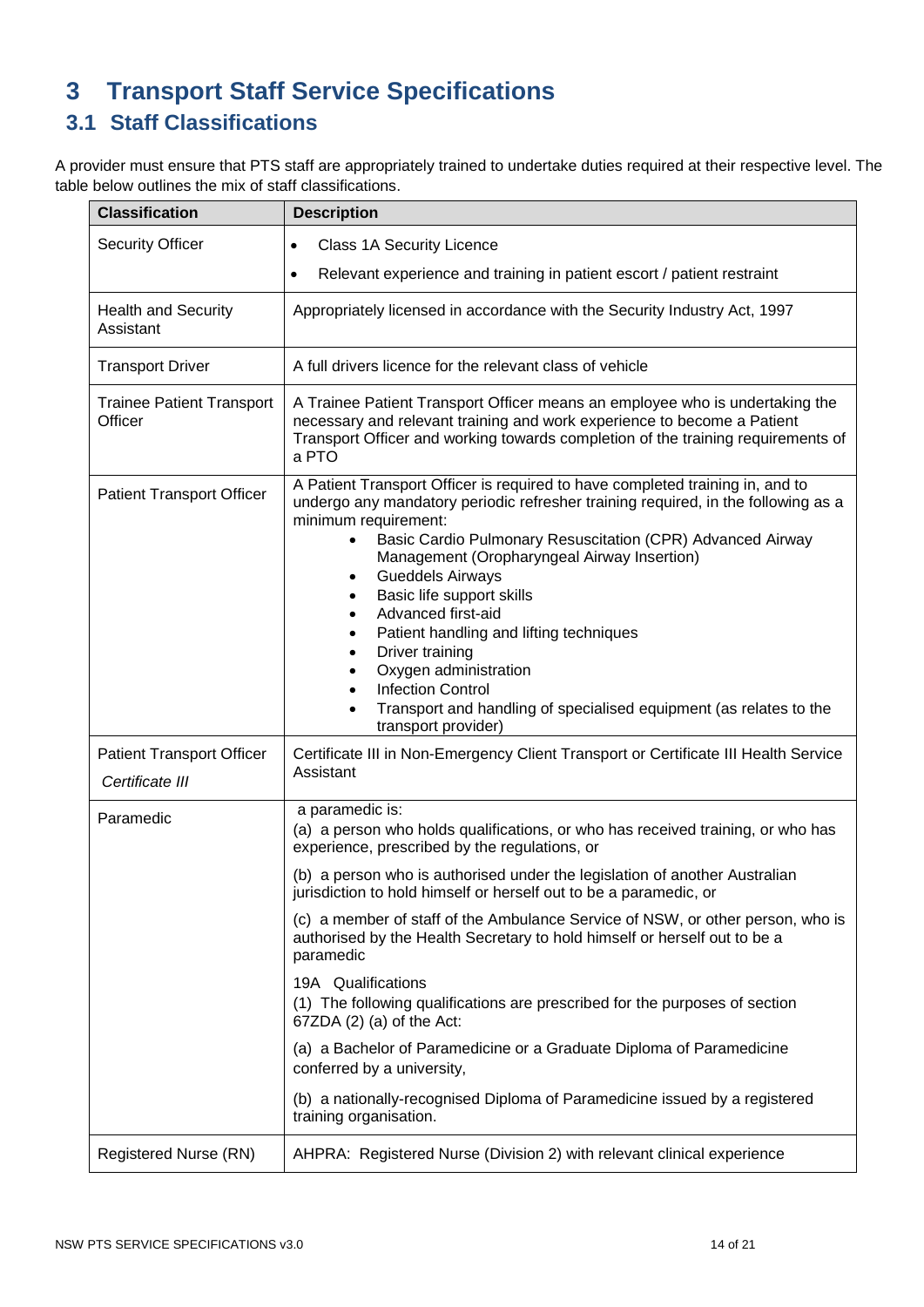# <span id="page-16-0"></span>**3.2 Training & Skills Maintenance**

PTS providers are to ensure that staff:

- Have completed the training and qualifications consistent with minimum requirements as outlined in Section 3.1
- Are registered with AHPRA with no conditions on their registration
- Maintain skills and training and education as appropriate (for example. Advanced Life Support Certification) with records to support them.
- Annual Mandatory Training and Education Program (Communication/Clinical Handover; Infection Prevention and Control; Basic Life Support with Advanced Airway Management; Manual Handling)
- Undergo a working with children check as required under the Child Protection (Working With Children) Act 2012. or Child Protection (Working with Children) Regulation.

# <span id="page-16-1"></span>**3.3 Staff Identification Requirements**

PTS providers are to ensure that staff carry photo identification confirming they are employees. As a minimum, staff are required to carry an Employee Identification Card worn so that it is clearly visible to patients, carers and other staff that includes;

- PTS provider name.
- Full Name of staff member.
- Designation of staff member.

# <span id="page-16-2"></span>**3.4 Staff Characteristics**

Staff assigned to PTS are required to demonstrate the following:

- Fluency in both written and spoken English
- An appropriate and clean uniform is worn at all times whilst on duty
- Adherence to road rules and safe driving practices
- A high level of personal hygiene
- Act professionally at all times and adhere to the NSW Health Code of Conduct *(PD2015\_049 NSW Health Code of Conduct)*
- Excellent customer service skills

# <span id="page-16-4"></span><span id="page-16-3"></span>**4 Clinical Governance Service Specifications 4.1 Clinical Escalation Protocols**

PTS providers are required to have documented clinical escalation procedures in the event that a patient's condition deteriorates enroute, or if they have concerns regarding the patient's clinical condition / care. To support these procedures the service specifications include the requirement that:

- The PTS provider procedures are consistent with NSW Health Policy *PD 2011 \_077 Recognition and Management of a Patients who are Clinically Deteriorating*
- *Work to the Patient Transport Service OP004 - Clinical Escalation Procedure*
- Each staff member is required to undergo suitable training in the above processes and procedures and all vehicles are to be fitted with a suitable communication device enabling timely contact with emergency services; i.e., NSW Ambulance, Police and Fire services via triple zero.
- Patient deterioration during transport must be notified in the transport providers' incident management system and provided to HealthShare NSW via the nominated contact.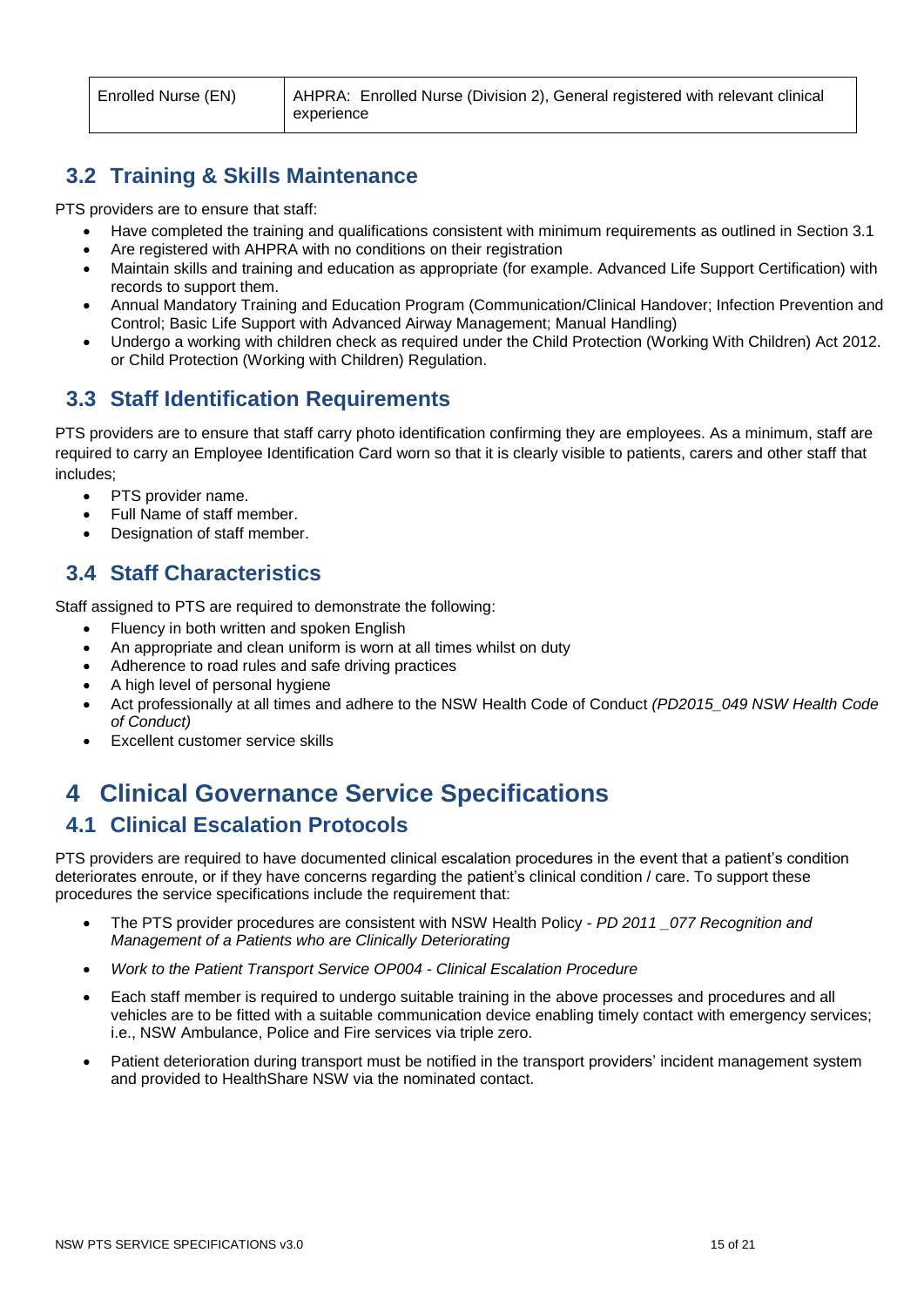# <span id="page-17-0"></span>**4.2 Clinical Handover**

PTS providers are to ensure that transport staff complete a structured clinical handover process for inter-facility and diagnostic transports prior to transfer of care This will ensure that the patient has timely access to safe and effective care. It is imperative that the key principles of patient flow are considered during the coordination of patient transfers.

While there is currently no prescribed protocol associated with PTS clinical handover, it is recommended as a guide that clinical handovers adhere to ISBAR principles outlined in the NSW Health Policy - *PD2009\_060 Clinical Handover – Standard Key Principles.* 

# <span id="page-17-1"></span>**5 Record Keeping**

- 1. A provider must ensure that all records are accurately maintained, stored in a secure manner and retained for the relevant periods.
- 2. All records will be open to audit and inspection by the relevant governing bodies.
- 3. A copy of the patient care record is to be provided to the person receiving the patient at the health or aged care service.

# <span id="page-17-2"></span>**5.1 Patient Records**

HealthShare NSW must ensure that patient care records are kept for each patient transportation, and include the following information:

- a. patient's name
- b. patient's address
- c. patient's date of birth
- d. patient's gender
- e. the time and date of the patient's transport
- f. the reason for the patient's transport
- g. the patient's pick up location and final destination
- h. the names and designation of staff undertaking the patient's transport
- i. any risks the patient may cause the transport crew, including safety risks, absconding, causing harm to others, causing harm to self, etc. The admission diagnosis of the patient all relevant clinical details of the patient including any co-morbidities
- the name of the Registered Nurse or medical practitioner that has assessed the patient condition as being Between the Flags and at low risk of deterioration during transport and therefore suitable for Patient Transport **Service**
- k. clinical observations as appropriate according to the age-specific Standard Observation Charts details of any monitoring or treatment provided to the patient during transportation

# <span id="page-17-3"></span>**5.2 Staff Records**

Staff records must include the following information in relation to each staff member:

- a. full name
- b. date of birth
- c. job classification
- d. qualifications and clinical registration
- e. relevant clinical experience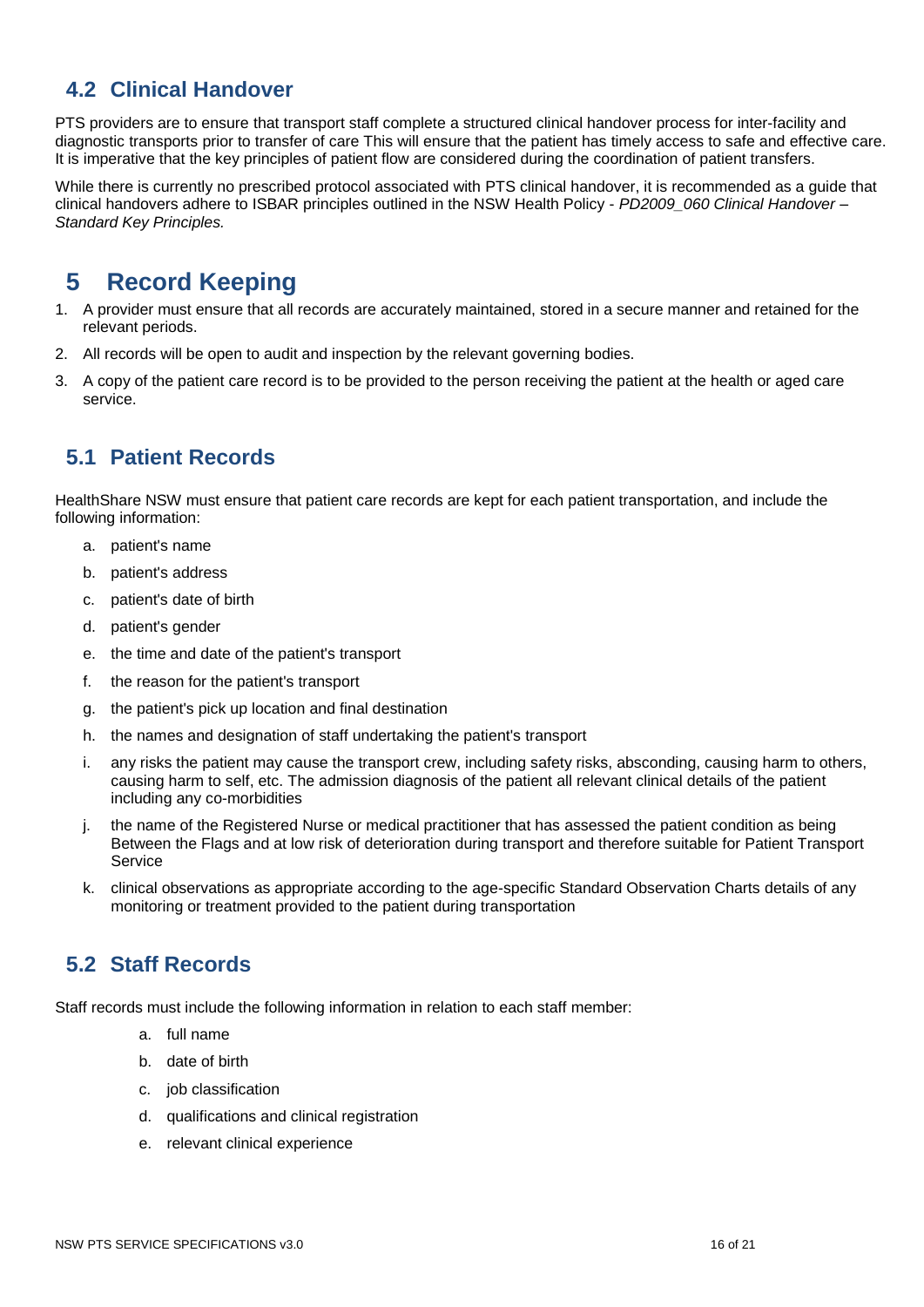- f. if registered with APHRA, the relevant registration number, any conditions on the registration and evidence of currency
- g. screening and vaccination records consistent with *PD 2011\_005 - Occupational Assessment, Screening and Vaccination Against Specified Infectious Diseases*
- h. Criminal Record and Working with Children Check
- i. mandatory skills maintenance training and accreditation record
- j. current Class C drivers licence if required

Note: Staff are required to notify the provider if there is a change to the status of any of the above or if any conduct proceedings are undertaken under the National Law with respect to any of the provider's staff.

# <span id="page-18-0"></span>**5.3 Incident Management System**

A provider must establish an Incident Management System (IMS) to register all incidents that is consistent with NSW Health Policy Directive *PD2014\_004 Incident Management Policy*, whether during transport or otherwise. This system needs to be open and auditable, as well as providing a system for notification of all incidents, including those with corporate consequences.

The PTS provider is required to ensure that everyone delivering health services within the organisation is responsible for the minimisation of all clinical and corporate risks. Central to this is the management of health care incidents as they occur. Management of incidents requires that a process is undertaken to ensure any immediate risks that an incident may have identified are managed appropriately, and effective action is taken. HealthShare NSW must be notified immediately of any patient safety incidents or near misses.

General principles guiding incident management include:

- Identification
- Notification incident is documented, entered into the appropriate IMS and patient is notified
- Prioritisation severity of the incident is determined
- Investigation
- Classification
- Analysis and Action
- Feedback to both the patient, staff and HealthShare NSW

PTS providers from within NSW Health are required to use the designated IMS Incident management system.

# <span id="page-18-1"></span>**5.4 Patient Rights and Information**

#### <span id="page-18-2"></span>**5.4.1 Establishment of complaints process**

PTS providers must establish a formal complaints management process for all complaints received about the service, whether the complaints were made in writing or verbally. HealthShare NSW must be notified immediately of any customer complaint and be involved in the complaints resolution process.

#### <span id="page-18-3"></span>**5.4.2 Privacy Specifications**

Providers must comply with the Health Privacy Principles set out in the two acts which govern the patient privacy:

- 1. Commonwealth *Privacy Act 1988* regulates the way Commonwealth Government and ACT Government Agencies and some private sector organisations deal with personal information.
- 2. *Health Records and Information Privacy Act 2002* (HRIP Act), which governs the handling of health information in both the public and private sectors in NSW. This includes hospitals whether public or private, doctors, and other health care organisations. It also includes other organisations that collect, retain, disclose or use any type of health information.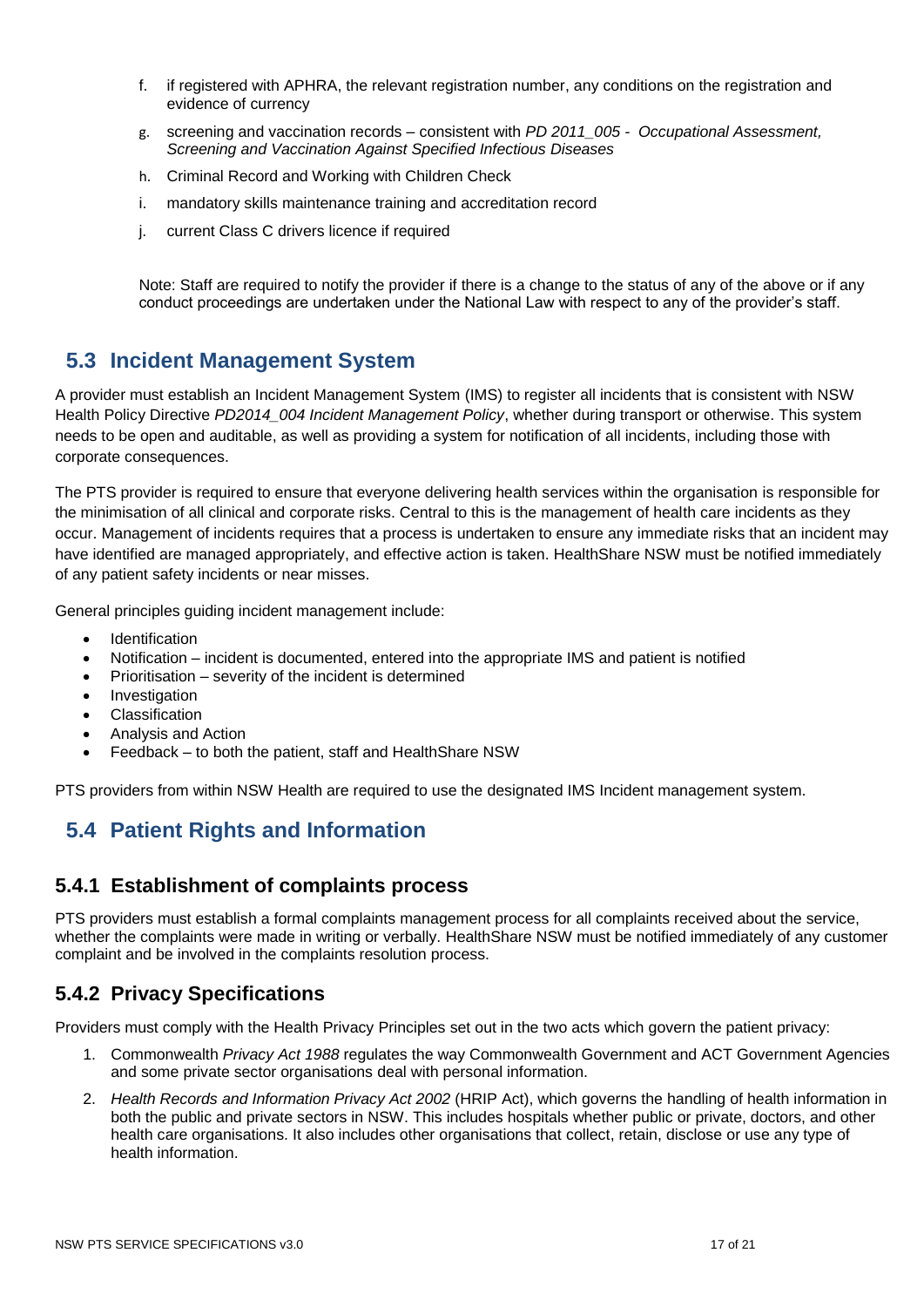# **Appendix A – Vehicle Clinical Equipment**

#### <span id="page-19-0"></span>**Definitions for access requirements**

Infrequent = Not required during transit. Vehicle is stationery and patients removed.

In transit = Nurse is able to access within arm's reach while sitting in the monitoring seat (while in single stretcher configuration.

| <b>ITEM</b>                  | <b>SIZE</b>  | <b>QUANTITY</b> | <b>ACCESS</b>     |
|------------------------------|--------------|-----------------|-------------------|
| <b>Patient Handling</b>      |              |                 |                   |
| <b>Carry Sheet</b>           |              | $\mathbf{1}$    | Infrequent        |
| <b>Slide Sheet</b>           |              | $\mathbf{1}$    | Infrequent        |
| <b>Johnny Belt</b>           |              | $\overline{2}$  | Infrequent        |
| <b>Airway</b>                |              |                 |                   |
| <b>Resuscitator</b>          | Paediatric   | 1               | Infrequent        |
| <b>Resuscitator</b>          | <b>Adult</b> | $\overline{1}$  | Infrequent        |
| <b>Resuscitator Masks</b>    | Small        | 1               | <b>Infrequent</b> |
|                              | Medium       | $\overline{1}$  | Infrequent        |
|                              | Large        | 1               | Infrequent        |
| <b>Resuscitator Masks</b>    | Small        | $\overline{1}$  | Infrequent        |
|                              | Medium       | 1               | Infrequent        |
|                              | Large        | $\overline{1}$  | Infrequent        |
| <b>Oropharyngeal Airways</b> | 30 mm        | 1               | Infrequent        |
|                              | $40$ mm      | $\mathbf{1}$    | Infrequent        |
|                              | 50 mm        | 1               | Infrequent        |
|                              | 60 mm        | $\mathbf{1}$    | Infrequent        |
|                              | 70 mm        | $\mathbf{1}$    | Infrequent        |
|                              | 80 mm        | $\overline{1}$  | Infrequent        |
|                              | 90 mm        | $\mathbf{1}$    | Infrequent        |
|                              | 100 mm       | $\overline{1}$  | Infrequent        |
| <b>Nasal Prongs</b>          |              | $\overline{2}$  | Infrequent        |
| <b>Oxygen Mask</b>           | Paeds        | $\overline{2}$  | Infrequent        |
|                              | Adult        | $\overline{2}$  | Infrequent        |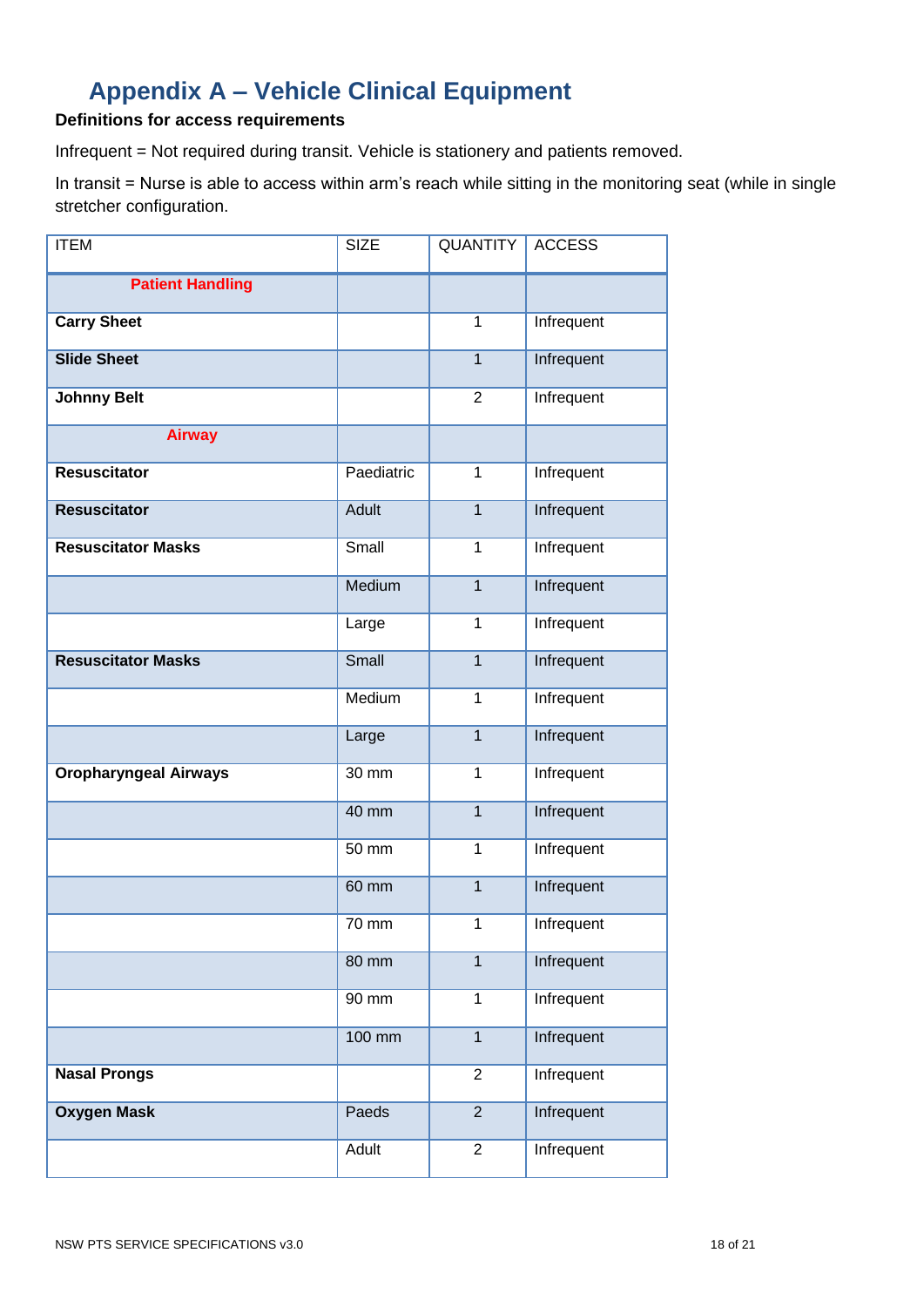| <b>Pocket Mask</b>                                      | Paediatric       | $\mathbf{1}$   | Infrequent |
|---------------------------------------------------------|------------------|----------------|------------|
|                                                         | Adult            | 1              | Infrequent |
| <b>Oxygen Tubing</b>                                    |                  | $\overline{2}$ | Infrequent |
| <b>Dressings</b>                                        |                  |                |            |
| <b>Transparent Tape 2.5 cm</b>                          |                  | $\mathbf{1}$   | Infrequent |
| Crepe Bandage 5.0 cm                                    |                  | 1              | Infrequent |
| <b>Crepe Bandage 7.5 cm</b>                             |                  | $\mathbf{1}$   | Infrequent |
| <b>Triangular Bandage</b>                               |                  | 1              | Infrequent |
| <b>Bandaids</b>                                         |                  | 1 Packet       | Infrequent |
| <b>Occlusive Island Dressing 6 x 7 cm</b>               |                  | $\overline{2}$ | Infrequent |
| Dressing, Absorbent 10 x 10 cm                          |                  | $\overline{2}$ | Infrequent |
| <b>Gauze Swabs</b>                                      |                  | 2 Packs        | Infrequent |
| <b>Suction Equipment</b>                                |                  |                |            |
| <b>Suction Device - Yankeur</b>                         | Paediatric       | $\overline{2}$ | Infrequent |
|                                                         | Adult            | $\overline{2}$ | Infrequent |
| <b>Y Suction Catheters</b>                              | 8 fg             | $\mathbf{1}$   | Infrequent |
|                                                         | 10fg             | $\mathbf{1}$   | Infrequent |
|                                                         | 12fg             | $\mathbf{1}$   | Infrequent |
|                                                         | 14 fq            | $\mathbf{1}$   | Infrequent |
| <b>Portable Suction Device -</b><br>Disposable canister |                  | $\mathbf{1}$   | Infrequent |
| <b>Suction Tubing</b>                                   |                  | $\overline{2}$ | Infrequent |
| <b>Monitoring Equipment</b>                             |                  |                |            |
| <b>SPO2 Monitor</b>                                     | Monitor          | $\mathbf{1}$   | Infrequent |
|                                                         | Finger<br>Probes | 1              | Infrequent |
| <b>Cardiac Monitor</b>                                  | Pads             | $\overline{2}$ | Infrequent |
|                                                         | Electrodes       | 1 Bag          | Infrequent |
|                                                         | Paper            | 2 Rolls        | Infrequent |
| <b>Miscellaneous</b>                                    |                  |                |            |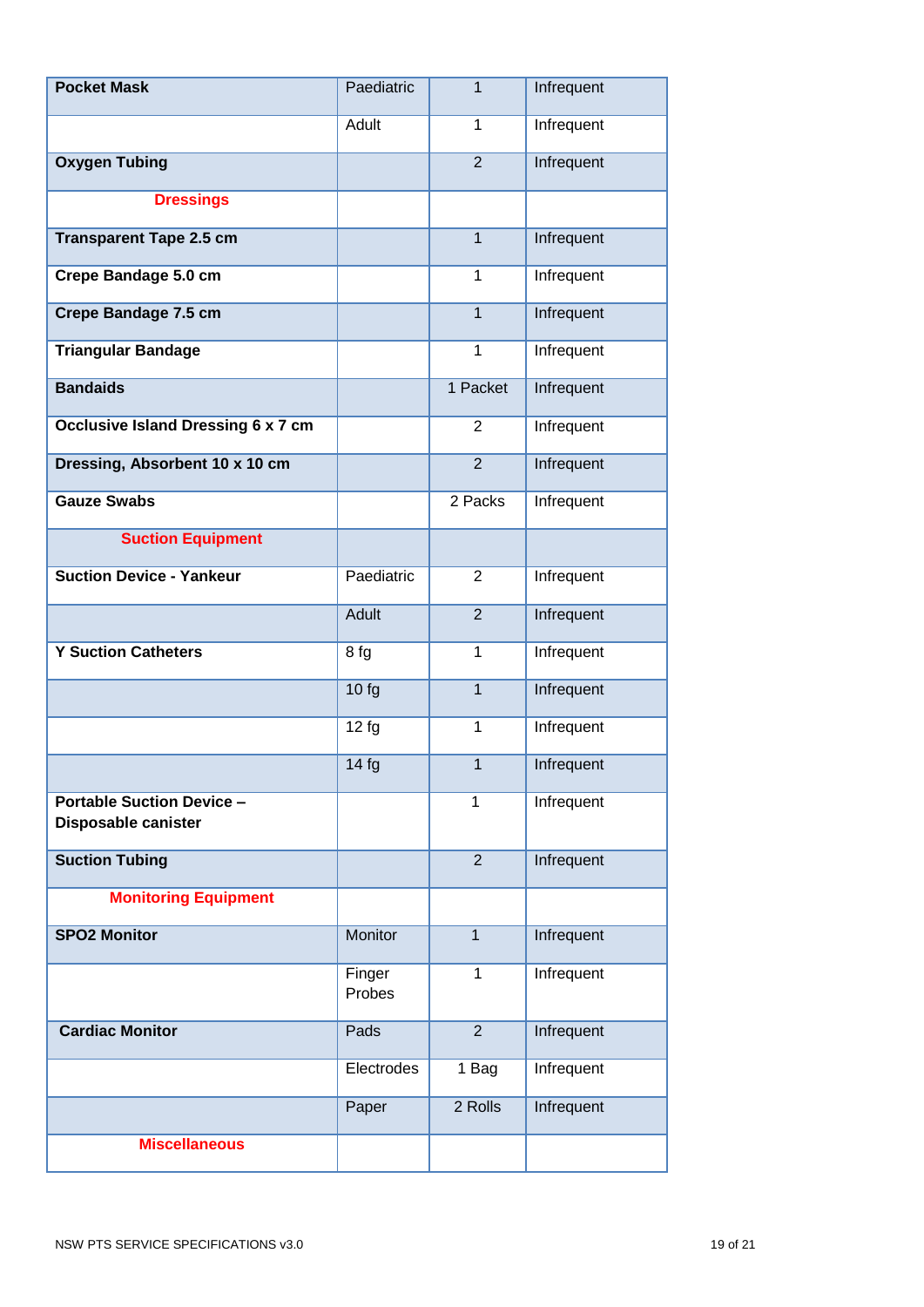| <b>Thermal Blanket</b>                |                  | 1              | Infrequent |
|---------------------------------------|------------------|----------------|------------|
| <b>Emesis Bag</b>                     |                  | 3              | Infrequent |
| <b>Trauma Scissors</b>                |                  | $\mathbf{1}$   | Infrequent |
| Slipper pan                           |                  | 2              | In transit |
| <b>Urine bottle</b>                   |                  | $\overline{2}$ | In transit |
| Vomit bag                             |                  | $\overline{4}$ | In transit |
| <b>Detergent wipes</b>                |                  | $1$ tub        | Infrequent |
| <b>Towels</b>                         |                  | 2              | Infrequent |
| <b>Water Bottles</b>                  |                  | $6\phantom{1}$ | Infrequent |
| <b>Seatbelt extensions</b>            |                  | $\overline{2}$ | Infrequent |
| <b>Child restraints for stretcher</b> |                  | $\overline{2}$ | Infrequent |
| Linen - Sheets, pillow, pillow cases  |                  | 2 each         | Infrequent |
| <b>Blankets</b>                       |                  | $\overline{2}$ | Infrequent |
| Dust pan and broom                    |                  | 1              | Infrequent |
| <b>Torch</b>                          |                  | $\mathbf{1}$   | Infrequent |
| <b>Nurse Vehicle Bag</b>              |                  |                |            |
| Max size - 24cm x 18cm x 26cm         |                  |                |            |
| <b>Glucometer Kit</b>                 |                  |                | In transit |
| <b>Glucometer</b>                     |                  | 10             | In transit |
| <b>Lancets</b>                        |                  | 1 Bottle       | In transit |
| <b>Test Strips</b>                    |                  | 1 Pack         | In transit |
| <b>Control Solution</b>               |                  | $\overline{2}$ | In transit |
| <b>Gauze Swabs</b>                    |                  | 1              | In transit |
| Glucogel                              |                  |                |            |
| Sphygmomanometer - Manual             |                  | 1              | In transit |
| <b>Cuffs</b>                          | Small            | $\mathbf{1}$   | In transit |
|                                       | Large            | 1              | In transit |
|                                       | <b>Bariatric</b> | $\mathbf{1}$   | In transit |
| <b>Neuro Torch</b>                    |                  | 1              | In transit |